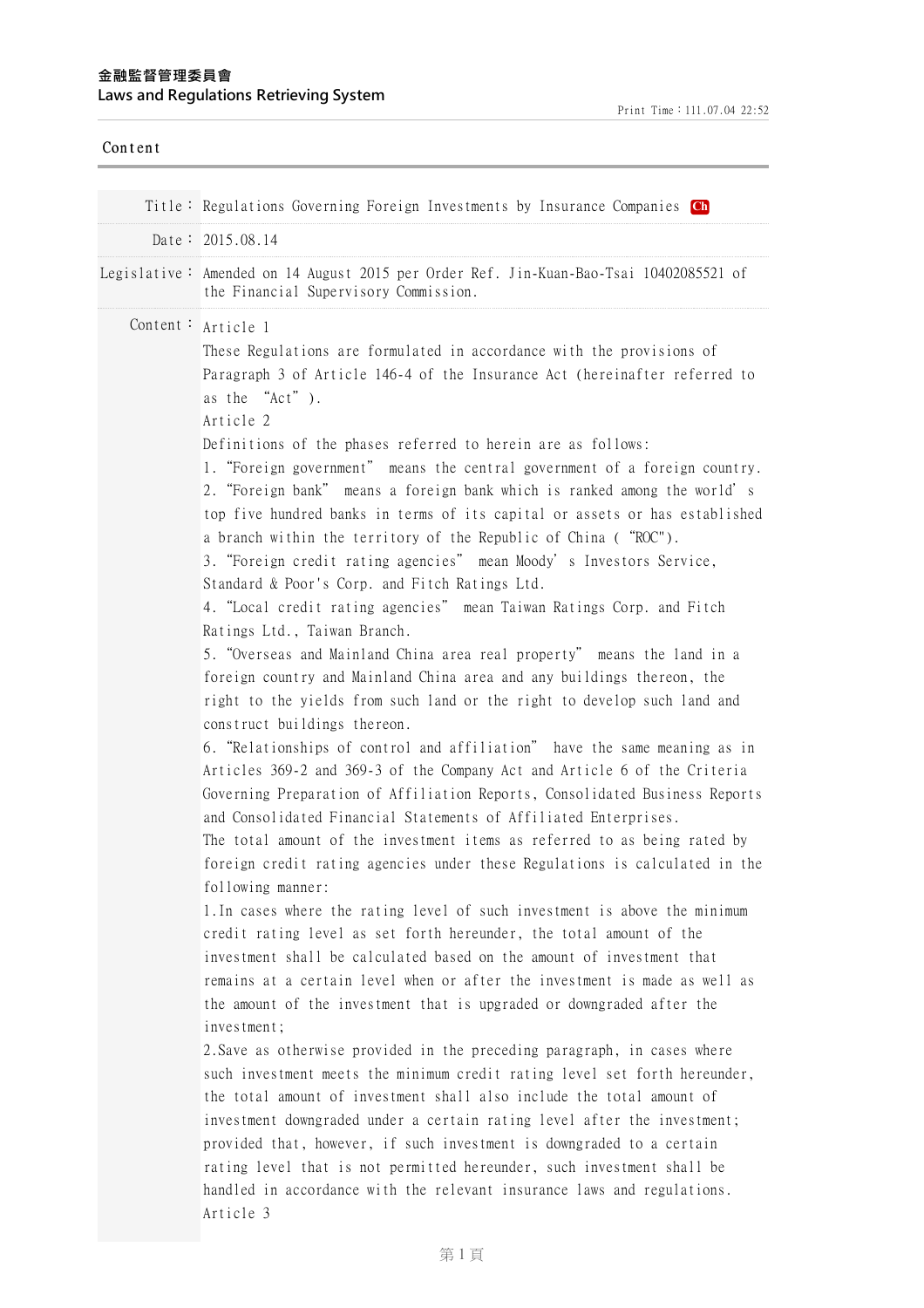Foreign investments made by an insurer shall be restricted to the following:

1. Foreign exchange deposit;

- 2. Foreign securities;
- 3. Foreign-currency loans;
- 4. Financial derivatives;
- 5. Overseas real properties;

6. Establishment of or investment in foreign insurance companies, insurance agency companies, insurance brokerage companies or other insurance-related enterprises approved by the competent authority;

7. Major investment projects approved by the Executive Yuan and launched in coordination with the economic development policies of the government; and 8. Other projects approved by the competent authority to use the fund of the insurer.

Where an insurer has established credit evaluation and loan approval procedures as well as risk management rules in accordance with the selfgovernance regulations set out by the insurance association and filed with the competent authority for reference, and such procedures and management rules have been approved by its board of directors, the insurer, in addition to making foreign-currency loans secured by foreign-currency life policy underwritten by it in accordance with these Regulations and applicable regulations of the Central Bank, may only act as a participating bank in the following secured foreign-currency syndicated loans where the arranger of the loan has a credit rating equivalent to BBB+ or above from a foreign credit rating agency after obtaining prior approval of the Central Bank of the Republic of China (Taiwan) (referred to as the "Central Bank" hereunder):

1. Loans guaranteed by a foreign government or foreign bank listed in these Regulations or a domestic/foreign financial institution with a credit rating equivalent to A- or above, or loans guaranteed by an international organization or a multilateral development bank to which 50% risk weight or lower applies to its exposure as assessed in accordance with the guidelines set out by the Basel Committee on Banking Supervision.

2. Loans secured by real property.

3. Loans secured by aircraft or ship.

4. Loans pledged by qualified securities as provided in Article 5 herein. The total outstanding balance of loans made by an insurer under Subparagraph 3 of Paragraph 1 hereof plus loans made under Article 146-3 of the Act shall not exceed 35% of the insurer's funds.

For loans under Subparagraph 3 of Paragraph 1 hereof made by an insurer, Paragraph 3, Article 146-3 and Paragraph 1, Article 146-7 of the Act shall apply mutatis mutandis to their terms and conditions and limits.

The combined total of an insurer's investment in the stocks and corporate bonds of a company in accordance with Article 5 herein and the loans made by the insurer to the same company that are secured by the stocks and corporate bonds issued by the company in accordance with Subparagraph 4 of Paragraph 2 hereof shall not exceed 5% of the insurer's funds or 10% of the shareholders' equity of the issuing company.

An insurer shall carry out evaluation of asset quality, resolution of overdue loans and non-accrual loans, and write-off of bad debt for its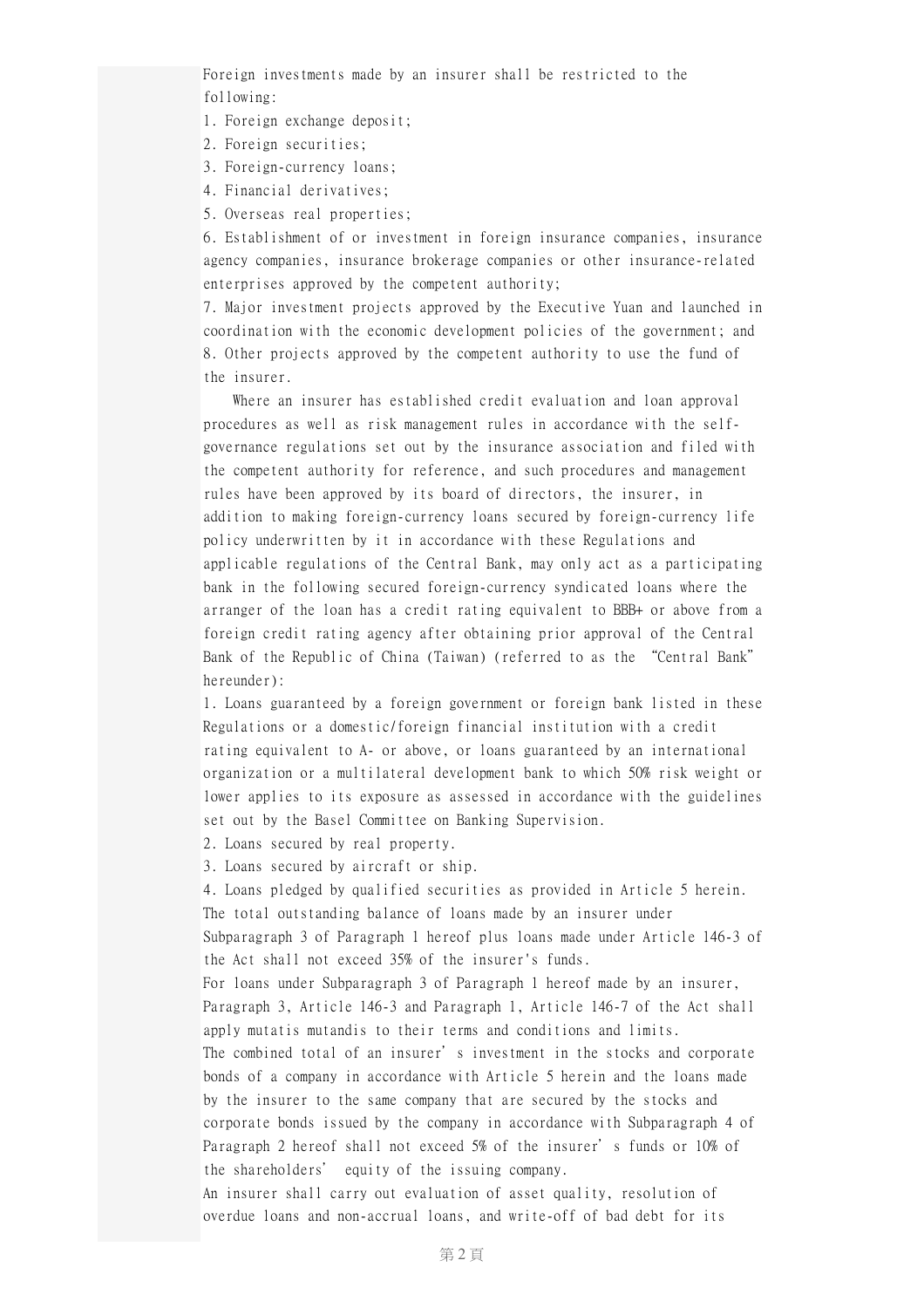foreign-currency loan assets in accordance with the Regulations for Handling Assessment of Assets, Loans Overdue, Receivable on Demand and Bad Debts by Insurance Enterprises. When conducting the derivatives transactions referred to in Subparagraph 4 of Paragraph 1 hereof, an insurer shall comply with the provisions of the Regulations Governing Financial Derivatives Transactions Conduced by Insurance Companies. An insurer shall observe the self-governance regulations set out by the insurance association in making foreign investments. Article 4 Where an insurer uses its funds for foreign exchange deposit, such funds may be placed in the overseas banks as well as in the domestic banks in the ROC. The total amount of foreign exchange deposit placed in the same bank shall not exceed 3% of the insurance funds. Where the foreign exchange deposit referred to in Paragraph 1 of this Article herein is intended for the insurance business rather than for the purpose of investment, such deposit shall be subject to the provisions of Paragraph 3 of Article 146 of the Act. Article 5 An insurer's funds may be allocated as investment to the following types of foreign securities: 1.government bonds or treasury bills issued by a foreign government; 2.financial bonds, negotiable certificates of deposit or medium-term floating rate bonds issued or guaranteed by a foreign bank; 3.foreign currency denominated corporate bonds or financial bonds issued by a local enterprise or bank; 4.foreign currency denominated commercial papers; 5.listed or over-the-counter certificates of foreign stocks or bonds; 6.securities of outstanding overseas funds; 7.securitized asset-backed products; 8.bonds issued by foreign government related issuers; 9.bonds issued by international organizations; 10.foreign currency denominated listed or over-the-counter certificates of domestic stocks or bonds ;and 11.other securities approved by the competent authority. Where the insurer invests in the corporate bonds or financial bonds mentioned in Subparagraph 3 of this Article, the conditions may be subject to the provisions of Subparagraphs 2 and 4 of Paragraph 1 and Paragraph 2 of Article 146-1 of the Act; and the amount of such transactions shall be subjected to the limits specified in Subparagraphs 2 and 4 of Paragraph 1 and Paragraph 2 of Article 146-1 of the Act. Article 6 Where an insurer invests in the foreign currency denominated commercial papers referred to in Subparagraph 4 of Paragraph 1 of Article 5, the issuer or the guarantee providers of such commercial papers shall have a credit rating equivalent to BBB+ or above from the foreign credit rating agencies.

The total amount of foreign currency denominated commercial papers issued or guaranteed by a company and the securities which are purchased from the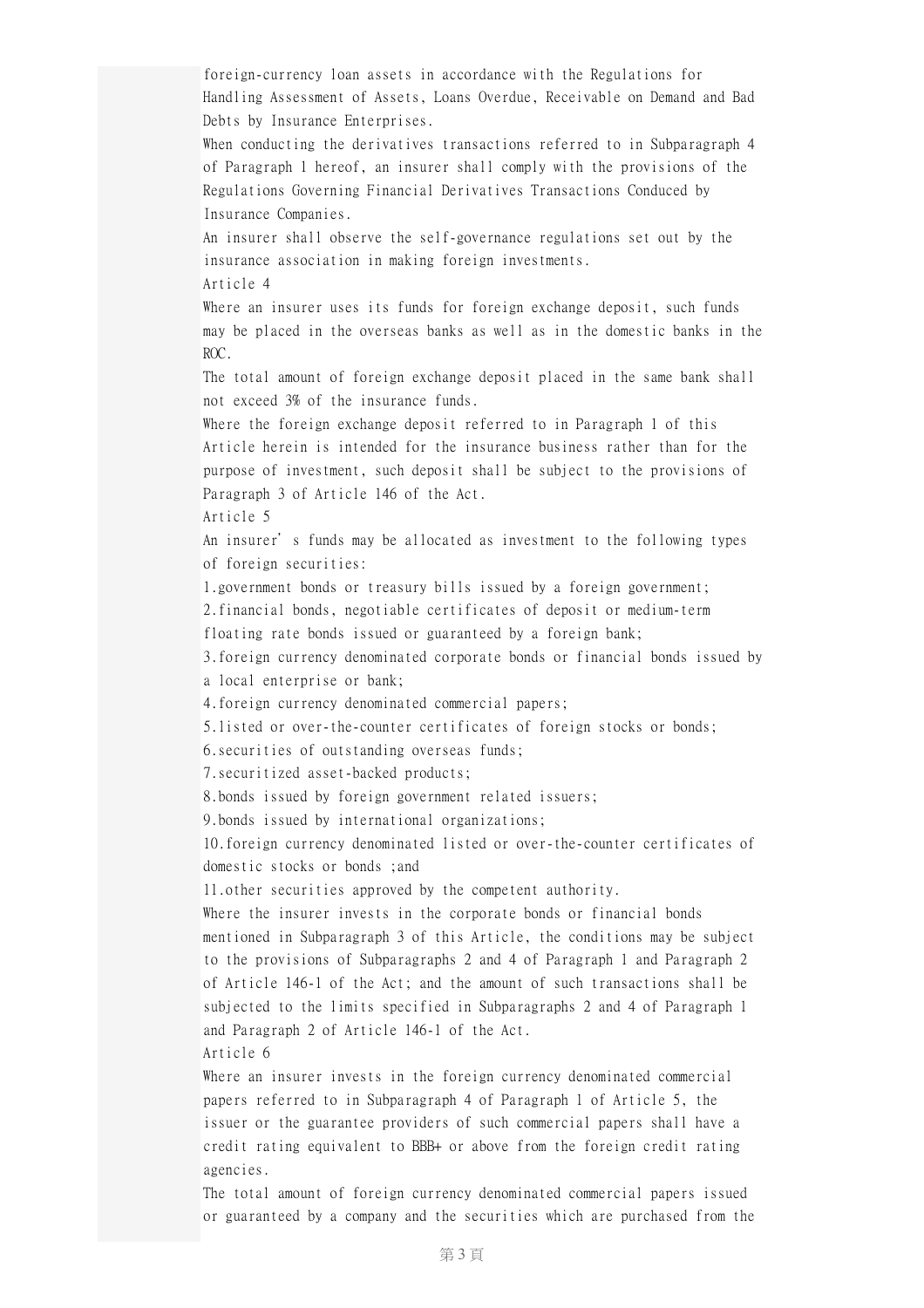same company that comply with each provision of Paragraph 1 of Article 7 shall not exceed 5% of the insurer's funds and 10% of the Shareholders' Equity of the issuing company but excluded those which are subject to the provisions in paragraph 1 of this article.

If the corporate bonds and commercial papers invested by an insurer is guaranteed by a third party and meet the following conditions, the total amount of foreign currency denominated commercial papers issued or guaranteed by a company, as well as those guaranteed by the third party, and the securities which are purchased from the third party that comply with each provision of Paragraph 1 of Article 7 shall not exceed 5% of the insurer's funds and 10% of the Shareholders' Equity of the third party: 1.The third party and the company have prepared consolidated financial statements in accordance with generally accepted accounting principles (GAAP).

2.The Shareholders' Equity of the third party exceeds that of the company. Article 7

The listed or over-the-counter certificates of foreign stocks or bonds referred to in Subparagraph 5 of Article 5 herein include:

1. Stocks;

2. Initial public offerings of stocks;

3. Corporate bonds; and

4. Depositary receipts, convertible bonds and corporate bonds with warrant issued by non-domestic companies.

Where an insurer invests in the aforementioned corporate bonds, or convertible bonds or corporate bonds with warrant issued a non-domestic company, the issuer or the guarantor of such bond shall have a credit rating equivalent to BBB+ or above from a foreign credit rating agency, provided that, however, in cases where there are no major disciplinary actions for violations of the Act in relation to foreign investment in the most recent year, or the rectification of those violations has been carried out and affirmed by the competent authority, such investment may be handled in the following manner:

1. In cases where an insurer's risk-based capital ratio for the most recent period is above 200% and a risk management committee subordinate to its board of directors, a chief risk officer, as well as an interior risk management department have been established to assume responsibility for the overall risk management of the company, the insurer may invest in the corporate bonds under the preceding paragraph, provided the issuer or the guarantor of such bond has a credit rating equivalent to BBB or above from a foreign credit rating agency.

2. In cases where an insurer meets the requirements set forth in the preceding subparagraph and its risk-based capital ratio for the most recent period is 250% or above, or has a credit rating equivalent to AA or above from a domestic or foreign credit rating agency in the most recent year, and the insurer's risk limits set by its board of directors every year are regularly monitored by its risk management committee or the risk management department, the insurer may invest in the corporate bonds, convertible bonds or corporate bonds with warrant issued by non-domestic companies under the preceding paragraph, provided the issuer or the guarantor of such bond has a credit rating equivalent to BBB- or above from a foreign credit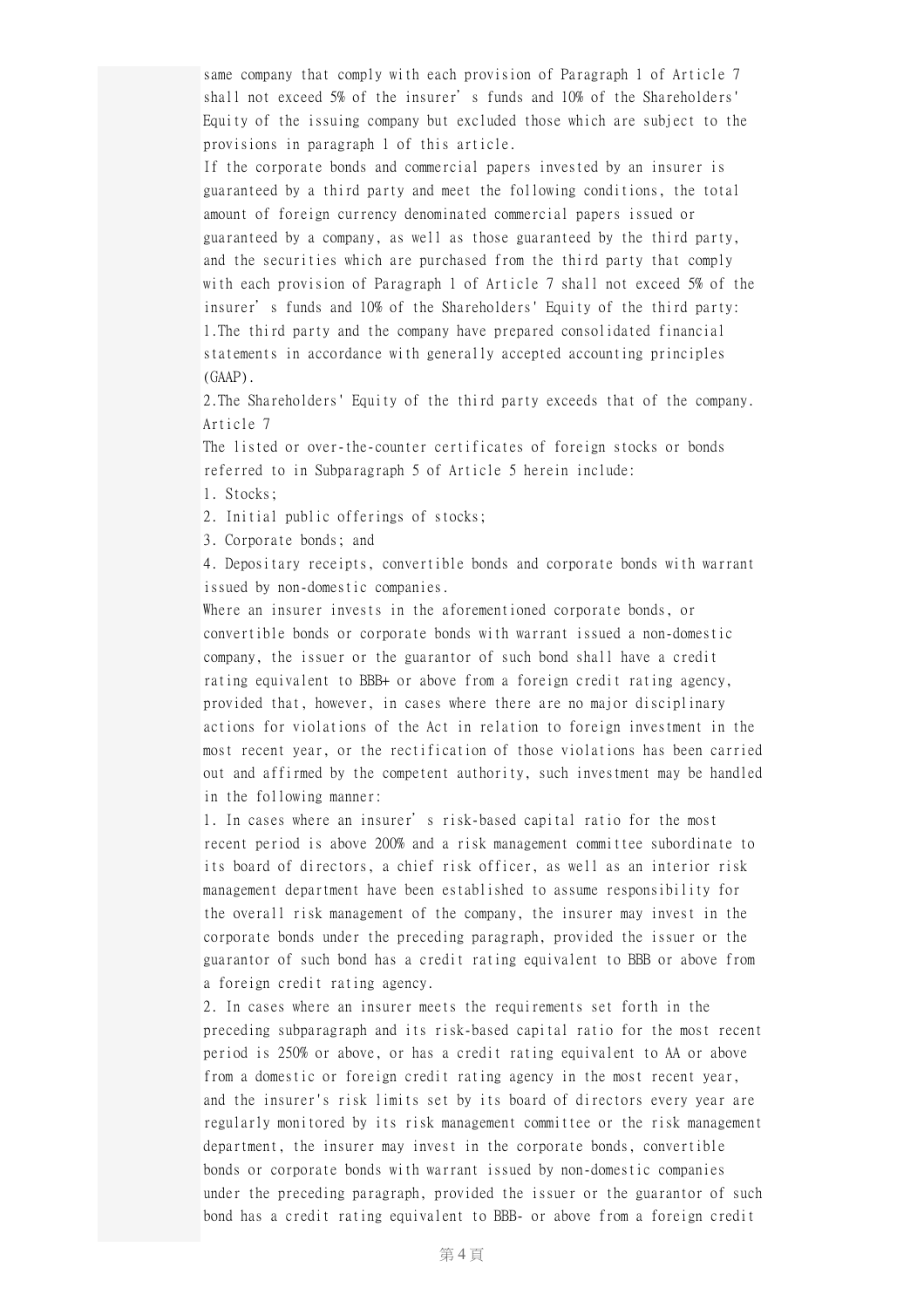rating agency.

3. In cases where an insurer meets the requirements set forth in the preceding subparagraph, the insurer may invest in corporate bonds as well as convertible bonds and corporate bonds with warrant issued by nondomestic companies, provided the issuer or the guarantor of the bond has a credit rating equivalent to BB+ or above from a foreign credit rating agency, the bond has been reviewed by the insurance association in accordance with its standards, and publicly announced and filed by the trade association with the competent authority for recordation. An insurer's investment in securities specified in the preceding two paragraphs shall be subject to the following restrictions: 1. The total amount of the securities invested by an insurer in one company shall comply with the provisions of Paragraph 2 or Paragraph 3of the preceding article;

2. The total amount of an insurer's investment in accordance with the preceding paragraph in corporate bonds as well as convertible bonds and corporate bonds with warrant issued by non-domestic companies that have a credit rating equivalent to BBB or BBB- or BB+ or above from a foreign credit rating agency and issued or guaranteed by the same company shall not exceed 10% of the insurer's shareholders' equity.

3. The total amount of an insurer's investment in accordance with the preceding paragraph in corporate bonds as well as convertible bonds and corporate bonds with warrant issued by non-domestic companies that have a credit rating equivalent to BB+ or above from a foreign credit rating agency shall not exceed shall not exceed 2% of the insurer's approved foreign investment limit.

4. The investment made by an insurer in corporate bonds, or convertible bonds and corporate bonds with warrants issued by non-domestic companies with a credit rating equivalent to BBB+  $\sim$  BB+ or above from a foreign credit rating agency in accordance with the preceding paragraph shall be limited to the following:

(1) The total amount of such investment shall be limited to 12% of the insurer's approved foreign investment limit or 60% of its shareholders' equity, whichever is higher.

(2) Where the total amount of an insurer's investment in foreign securities under Article 5 herein that are put under custody in accordance with the Regulations Governing Book-Entry Operations for Centrally Deposited Securities, or under the custody of domestic financial institutions or branches of foreign financial institutions having a credit rating equivalent to A- or above from a domestic or foreign credit rating agency accounts for more than 30% of its investment in foreign securities under Article 5 herein, the total amount of such investment shall be limited to 13% of the insurer's approved foreign investment limit or 60% of its shareholders' equity, whichever is higher.

(3) Where the total amount of an insurer's investment in foreign securities under Article 5 herein that are put under custody in accordance with the preceding item accounts for more than 50% of its investment in foreign securities under Article 5 herein, the total amount of such investment shall be limited to 13.5% of the insurer's approved foreign investment limit or 60% of its shareholders' equity, whichever is higher.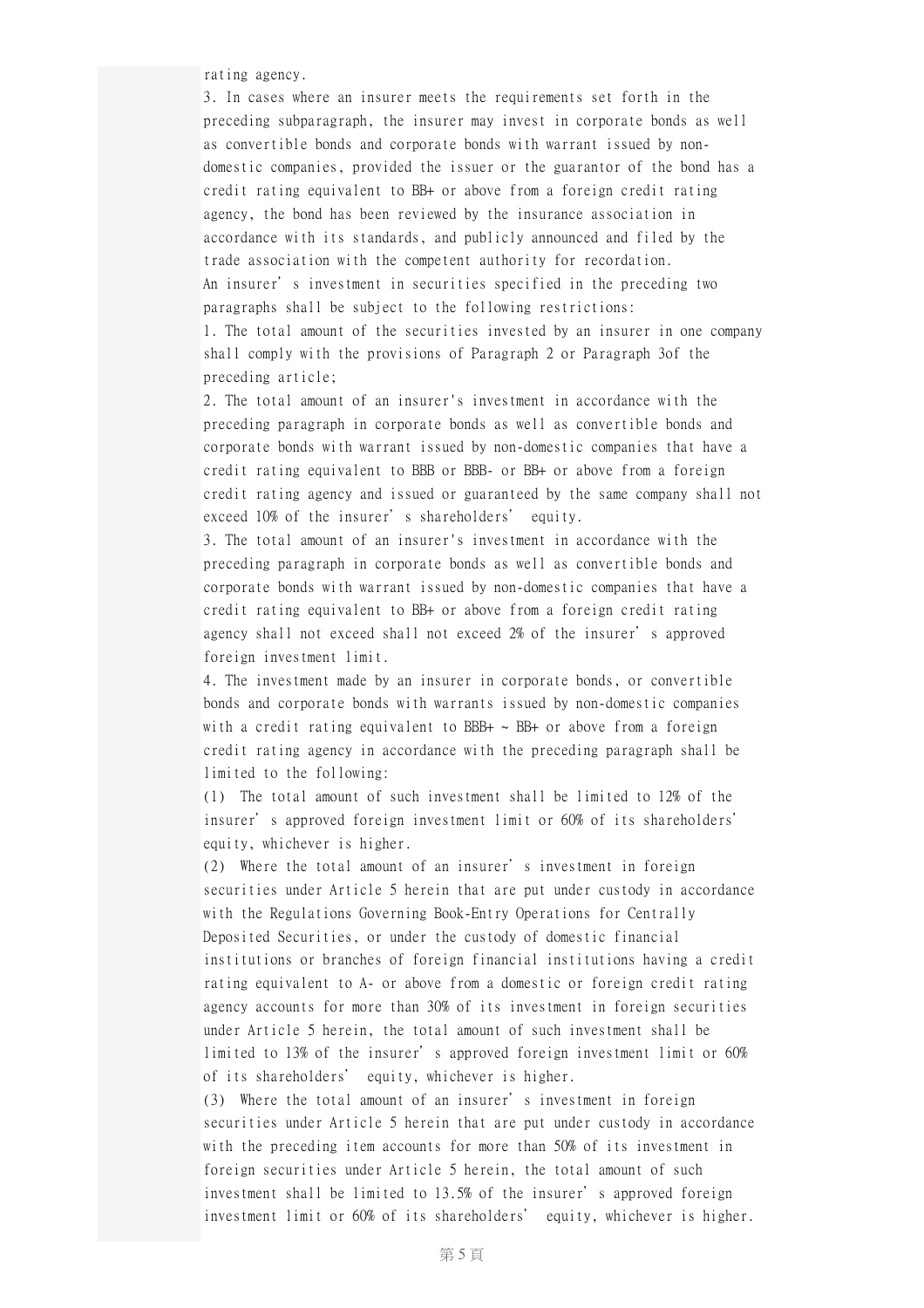5. Where an insurer invests in convertible bonds and corporate bonds with warrant issued or guaranteed by a company with a credit rating equivalent to BBB+ to BB+ from a foreign credit rating agency, the amount and conditions of the abovementioned investments shall comply with Article 17 herein.

6. The total amount of an insurer's investment in the securities specified in Subparagraphs 1, 2 and 4 of Paragraph 1 herein shall not exceed 40% of the foreign investment limit imposed in accordance with Article 146-4 of the Act.

## Article 8

The securities of outstanding overseas funds referred to in Subparagraph 6 of Article 5 include:

1.securities investment funds;

2.index funds;

3.Exchange-traded funds;

4.real estate investment trust funds;

5.hedge funds;

6.private equity funds;

7.infrastructure funds; and

8.commodity funds.

Where an insurer invests in the securities of outstanding overseas funds, the total amount thereof shall not exceed 40% of the foreign investment limit imposed in accordance with Article 146-4 of the Act, and the total amount of investment in the overseas funds prescribed in the preceding Subparagraphs 1 to 4, 7 and 8 shall not exceed 5% of the insurer's funds or 10% of the total amount of the shares issued by the funds.

An insurer's investment in hedge funds and private equity funds referred to in Subparagraphs 5 and 6 of Paragraph 1 of this Article shall comply with the following provisions:

1. The total amount of such investment shall not exceed 2% of the insurer's funds, and the total investment in a single fund shall not exceed 10% of the total amount of the shares issued by such fund. 2. Where the total investment in a single fund exceeds 0.5? of the insurer's funds, prior approval of the direct board of the insurer shall be required. The aforesaid limit on investment in a single fund is less than NT\$100 million, the limit may be set at NT\$100 million.

3. Hedge funds investment shall be restricted to those administrated by fund management institutions which are listed in registration authorities of the OECD member countries and have engaged in management of hedge fund for at least two years, and with no less than US\$200 million or equivalent of hedge fund assets under the management thereof.

4. Private equity funds investments shall be restricted to those administrated by fund management institutions which are listed in registration authorities of the OECD member countries and have engaged in the management of private equity funds for at least five years and with no less than US\$500 million or equivalent of private equity fund assets under the management thereof, except the following conditions:

(1) The fund management institutions, approved by competent authority as the investment business of our domestic financial holding companies,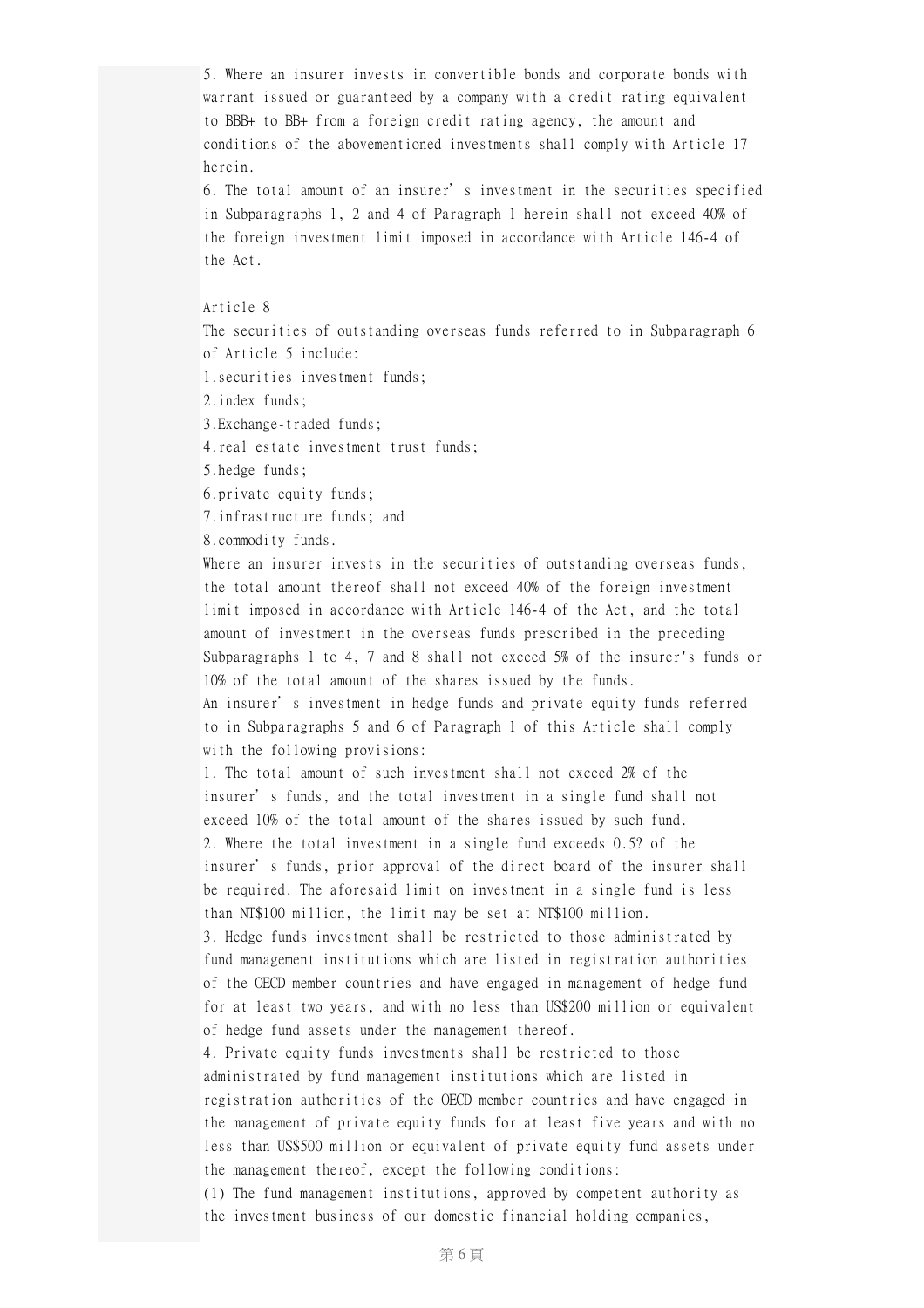directly or indirectly register in overseas countries, engage in fund management business.

(2) The domestic fund management institutions with recommendation letter obtained from the authority of venture capital business for part or all of the venture capital businesses managed by them, and with no less than US\$100 million or equivalent of overseas private equity fund assets under the management thereof.

Where an insurer invests in a fund of funds which holds a portfolio of the funds listed in Paragraph 1 of this Article, such investment shall comply with the provisions for each type of funds involved.

The indices tracked by the index funds referred to in Subparagraph 2 of Paragraph 1 of this article shall be announced by the competent authority. Where an insurer invests in the funds specified in Subparagraphs 5 to 8 of Paragraph 1 of this article, the amount and conditions of such investment shall comply with the provisions of Article 17.

Article 9

The securitized asset-backed products referred to in Subparagraph 7 of Article 5 include:

1. Asset-backed securities;

2. Commercial mortgage-backed securities;

3. Residential mortgage-backed securities; and

4. Collateralized debt obligations.

An insurer' investment in securitized asset-backed products listed above shall be restricted to those with a credit rating equivalent to A- or above by the foreign credit rating agencies and the total amount of such investment shall not exceed 20% of the limit imposed on the insurer's foreign investment. In addition, the investment in each of such products shall not exceed 1% of the insurer's funds.

Where an insurer invests in the residential mortgage-backed bonds specified in Subparagraph 3 of paragraph 1, the average FICO of the underlying asset pools shall reach 680 or higher.

An insurer's investment in the residential mortgage-backed securities issued or guaranteed by the Federal National Mortgage Association, Federal Home Loan Mortgage Corporation and Government National Mortgage Association is exempted from the provisions of Paragraphs 2 and 3. The total amount of such investment and the subtotal amount attributed to each of the above agencies shall not exceed 50% and 25% of the limit imposed on the insurer's foreign investment respectively.

Where an insurer invests in any of the following collateralized debt obligations, the amount and conditions of such investment shall comply with Article 17:

1. the collateralized debt obligations of which part of the underlying assets are below BBB- or equivalent credit rating by the foreign credit rating agencies;

2. the collateralized debt obligations with such underlying asset pool as is based on a leverage financing structure or contains subprime mortgage loans or leverage loans.

Article 10

Where an insurer invests in the bonds issued by foreign government related issuers mentioned in Subparagraph 8 of Paragraph 1 of Article 5, the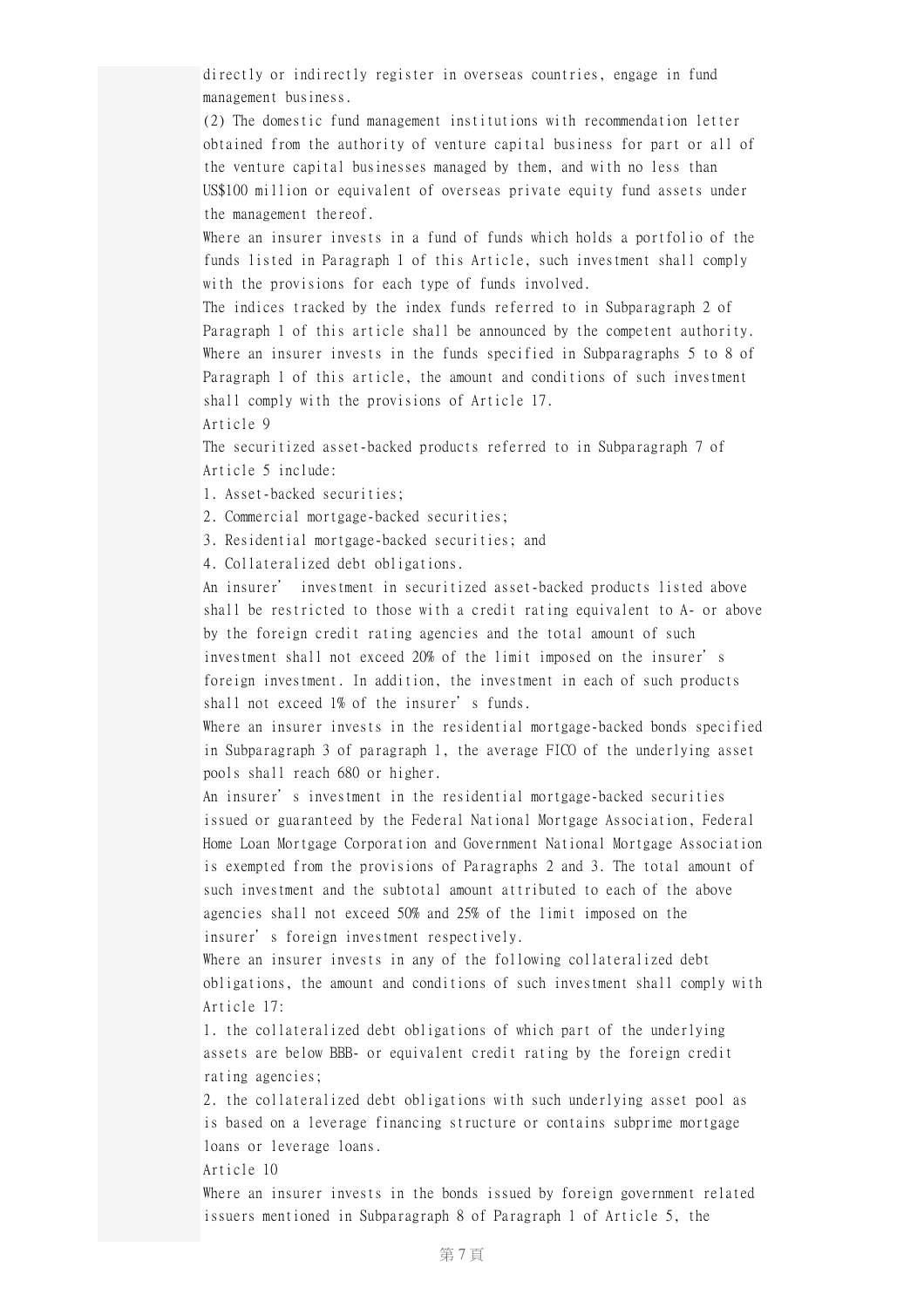investment shall be restricted to those with government support equivalent to medium or above degree suggested by the foreign credit rating agencies, as well as with the bond itself or its issuer's or guarantor's credit ratings equivalent to AA- or above from the foreign credit rating agencies. The total investment in the above bonds issued by each foreign government related issuers shall not exceed 5% of the insurer's funds. Where an insurer invests in the bonds issued by international organizations referred to in Subparagraph 9 of Paragraph 1 of Article 5, the issuers of such bonds shall have a credit rating equivalent to A- or above suggested by the foreign credit rating agencies. The total investment in the bonds issued by each international organization shall not exceed 5% of the insurer's funds.

When an insurer invests in foreign currency denominated listed or over-thecounter certificates of stocks or bonds issued by the domestic market mentioned in Subparagraph 10, paragraph 1 of Article 5, the amount of the investment shall be calculated within the statutory limit provided in paragraph 1 and 2 of this article, paragraph 2 of article 5, paragraph 2 and 3 of article 6, paragraph 3 of the article 7, and paragraph 1 of article 17, with the condition of such investment either shall be in conformity with paragraph 1 and 2 of this article, paragraph 2 of article 5, and paragraph 2 of article 7, or shall not be contrary to paragraph 2 of article 17.

Article 11

For insurance company's investment in real estates overseas and those in the Mainland China area, such investment shall be limited to those that have been legally utilized and have generated profits at the time of investment and shall be subject to the following restrictions: 1. The ratio of regulator capital to risk-based capital at the end of the

most recent period is at least 200%.

2. There are no major disciplinary actions for violations of the Act in relation to foreign investment in the most recent two years and there are no major violations of the internal control procedures governing various applications of funds in the most recent two years, or rectification of those violations has been carried out and affirmed by the competent authority.

3. The board of directors shall establish a risk management committee or the company shall set up a risk management department and a chief risk officer in charge of overall risk management.

Unless specified otherwise, the total amount of the investment as set forth in the preceding paragraph shall not exceed 10% of the owner equity of the insurance company.

The requirement that the real estate has been legally utilized and generated profits at the time of investment as set forth in paragraph 1 means that rent ratio is above 60% and meets the return on investment corresponding to the local economy.

Article 11-1

The insurer may invest in real estate overseas and in the Mainland China area in any of the following ways:

1. To obtain real estate overseas and in the Mainland China area in its own name.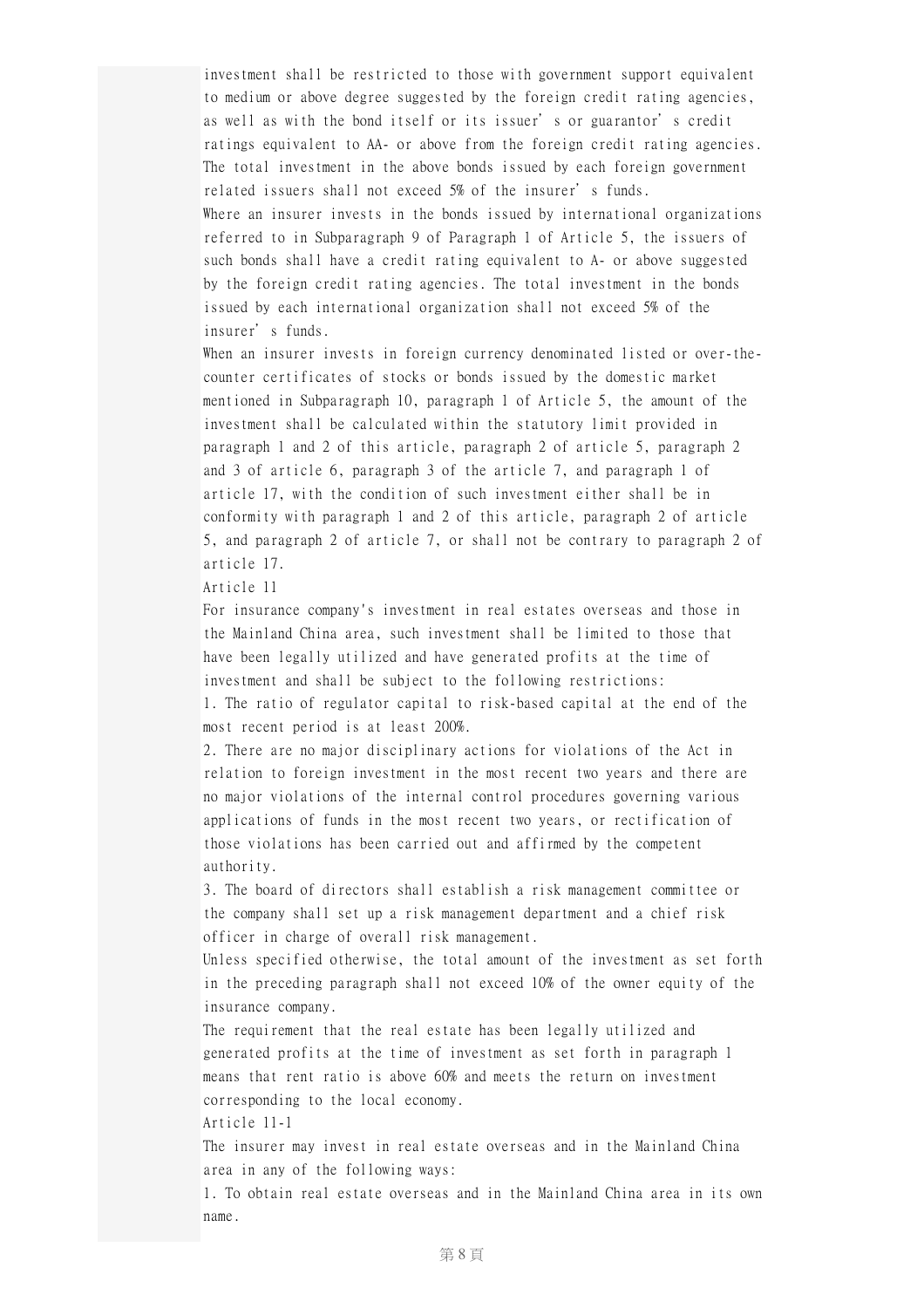2. To obtain real estate overseas or in the Mainland China area through real estate investment business for special purpose of investment. 3. Obtaining real estate overseas or in the Mainland China area through a real estate investment business for the special purpose of investment by way of loan.

4. Obtaining real estate overseas or in the Mainland China area through a trust contract.

Real estate investment business for special purpose of investment, as referred to in the preceding paragraph, means those enterprises 100% owned by the insurer, as filed with the competent authority for reference or approved by the competent authority exclusively for the purpose of investment in real estate overseas or in the Mainland China area. As pointed out in the preceding paragraph, obtaining real estate overseas or in the Mainland China area through a trust contract, is regarded as a trust contract when concerned with the obtaining, management, use, benefit and disposal of that real estate made between an insurer filed with the component authorities for reference or permitted by the competent authority or its real estate investment business for the special purpose of investment and trustee institutions.

In cases where an insurer and the real estate investment business acquires or disposes of the real estate that it has invested overseas and in the Mainland China area, it is required to obtain an appraisal report issued by an international appraisal institution that is qualified locally, and the mandated institutions in charge of the management are limited to international real estate management companies. In cases where the investment is made through the real estate investment business for special purposes of investment, it is also required to obtain a legal opinion as regards its legality issued by local qualified counsel; the following items shall be disclosed within three days after the acquisition of such documents in the website of the insurance company:

1. The location of the overseas and Mainland China area real estate.

2. Information proving the fair market value.

3. Ownership, area and use condition of the property.

The appraisal companies and the real estate management companies set forth in the preceding paragraph shall meet the following requirements 1. Appraisal companies are limited to those incorporated and registered with the competent authorities in OECD countries or the Republic of China and have offices of business in the place where the proposed invested overseas real estate or the real estate investment business for special purposes of investment and the Republic of China.

2. Real estate management companies shall meet any of the following requirements, provided that, however, that if the invested real estate is managed by an existing real estate management company and that such contract does not mature, or the real estate management company shall be jointly determined by the co-owners of the real estate, such provision is not applicable:

(1). Publicly available documents proving that such real estate management company has been incorporated in the place where the real estate proposed by the insurance company is located for at least three years and has experience in managing commercial building with floor space of at least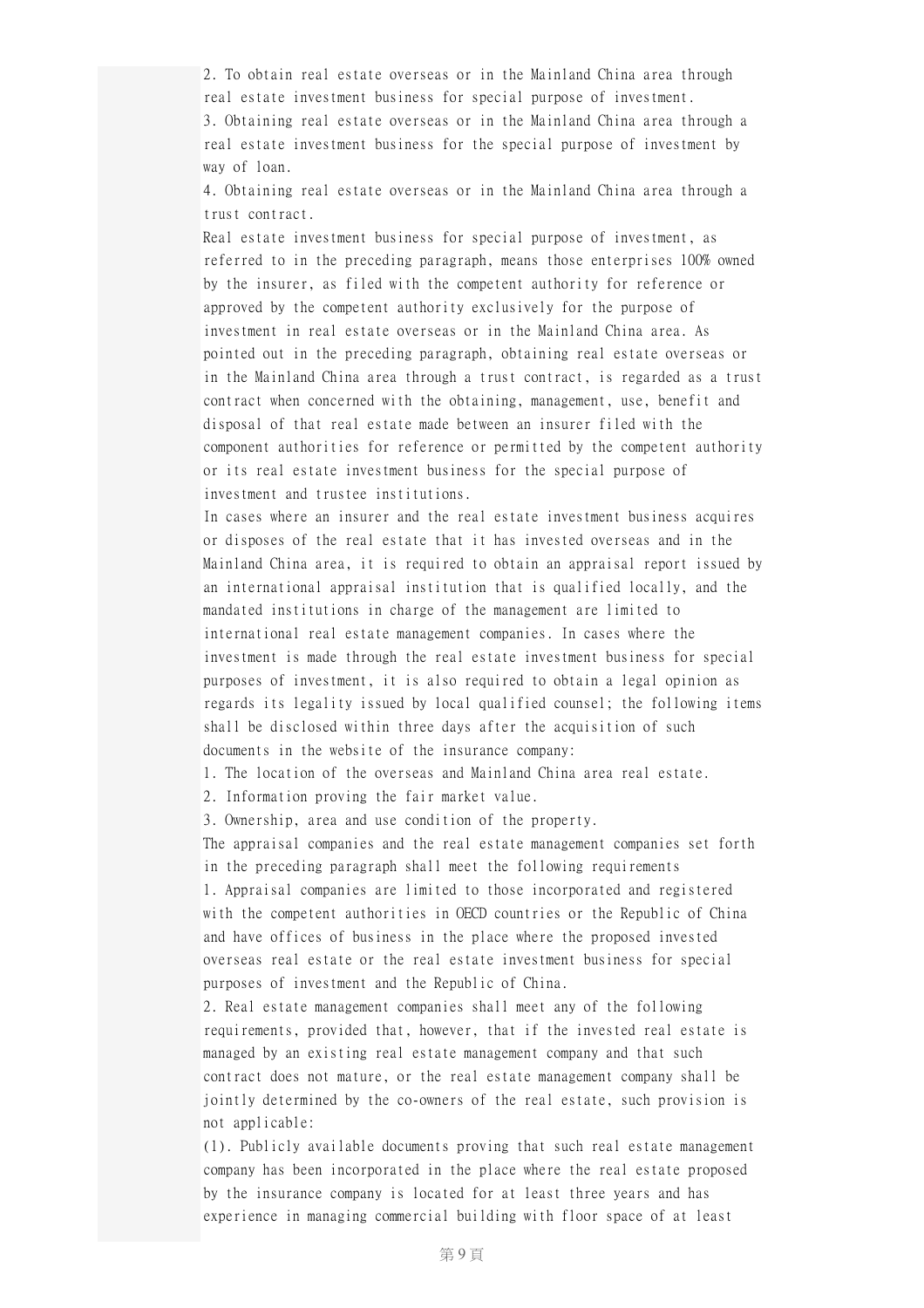35,000 square meters and assets of NTD 10 billion or equivalent foreign currencies.

(2). Concrete and public information proving that such real estate management company ranks among the top five real estate management companies in terms of revenue for the most recent year. In cases where an insurer invests in overseas and Mainland China area real estate in accordance with paragraph 1, such company shall include the handling procedure in relation to the investment in overseas and Mainland China area real estate in internal controls, and have the board of directors to adopt it; such also applies to amendment. The handling procedure shall include at least the following matters:

1.Investment guidelines, strategies, and responsible departments.

2. Evaluation, transaction, management and handling procedure.

3. Risk management measures.

For the risk management measures as referred to in the preceding paragraph, sub-paragraph 3, its risk control shall include a control mechanism of different levels with reference to credit rating information provided by foreign credit rating agencies in relation to foreign countries and the Mainland China area where the real estate is located and shall set up risk limits for each level and country.

For an insurer that engages in overseas real estate investment, such company shall designate staff with relevant experience or professionally trained personnel, and submit an investment assessment report for each case to the board of directors for authorization and handling. Pursuant to the requirements set forth in Article 12 of Regulations Governing Public Disclosure of Information by Non-life Insurance Enterprises and Article 12 of the Regulations Governing Public Disclosure of Information by Life Insurance Enterprises, the non-life and life insurance companies shall, respectively, make disclosures to the public in the notes which are to be made in the information disclosure website area concerning the area of investment, the total amount of the funds utilized for investment and the profitability performance of real estate investment overseas or in Mainland China, and shall renew such information on an annual basis.

Article 11-2

As pointed out in subparagraph 3, paragraph 1 of the previous article, when an insurer engages in obtaining real estate overseas or in the Mainland China area through a real estate investment business for the special purpose of investment by way of a loan, any such decisions shall be passed by three-fourths of board members in attendance, with two-thirds of all board members in attendance, and shall be in conformity with the following regulations:

1. Loan interest, term of loan, collateral or conditions of guarantor's setting or levying, and method of capital and interest payment adopted by the insurer shall not exceed the conditions of similar loans provided in the invested area where it engages in a real estate investment business for the special purpose of investment within the term of financing and shall conform with local regulations in the invested area.

2. Loans acquired through a real estate investment business for the special purpose of investment shall all be utilized in obtaining real estate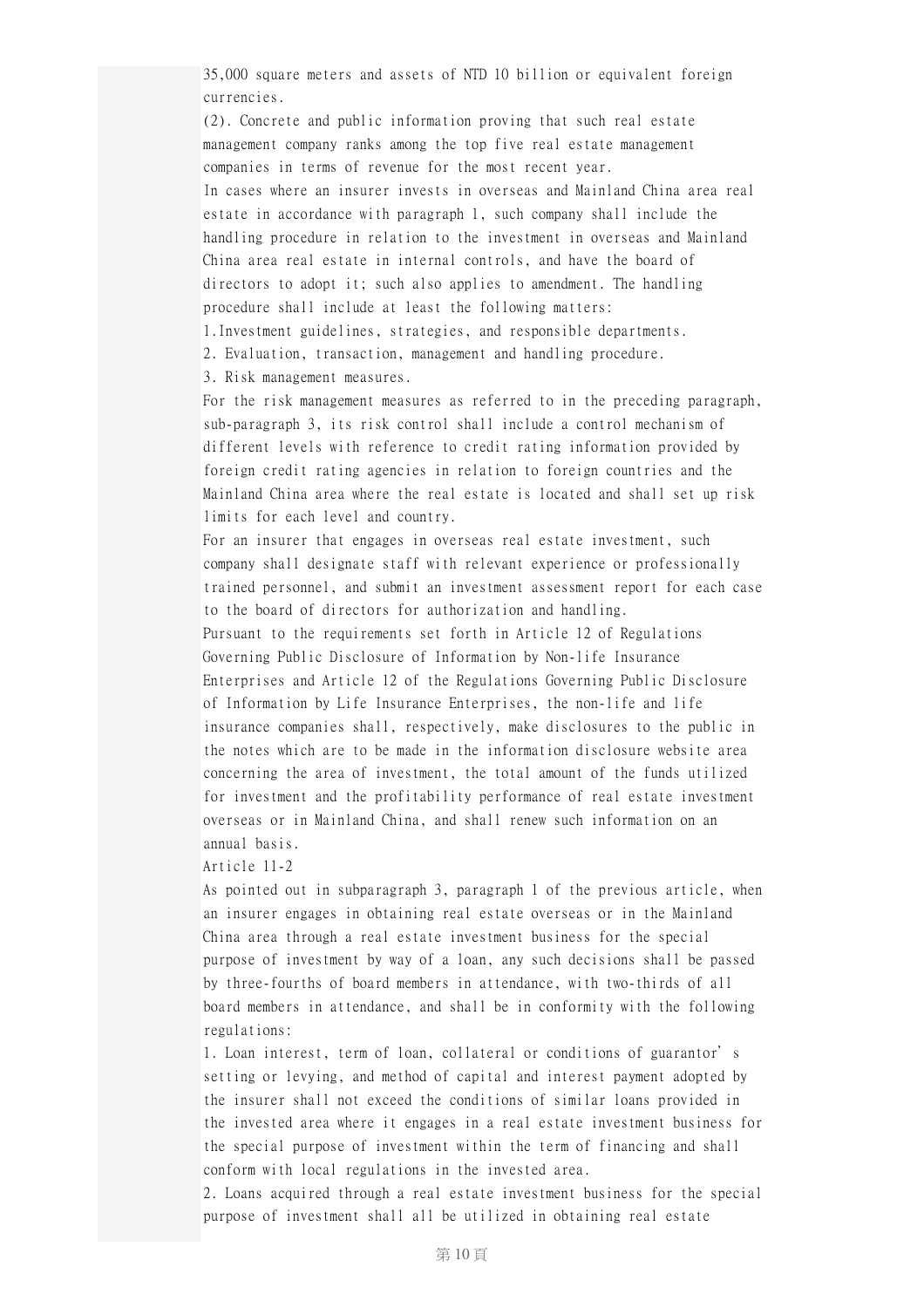overseas or in Mainland China through investment.

The gross balance of a loan invested by an insurer when engaging in a real estate investment business for the special purpose of investment shall not exceed 10% of each Shareholders' Equity of the respective insurers and it shall be calculated in the limit amount based on the following restrictions:

1. The gross balance loaned provided by subparagraph 2, paragraph 1 of article 3 of the Regulations for Extending Loans by Insurance Enterprises to Interested Parties shall not exceed 1.5 times each Shareholders' Equity for the respective insurers.

2. The gross balance loaned to the same interested party as provided by paragraph 3 of article 2 of the Regulations governing Insurance Enterprises in Making Loans to and Others Transactions with A Single Party, A Single Related Party or A Single Related Enterprise shall not exceed 40% of each Shareholders' Equity for the respective insurers.

3. The gross balance loaned to the same affiliated enterprise as provided by paragraph 4 of article 2 of the Regulations governing Insurance Enterprises in Making Loans to and Others Transactions with A Single Party, A Single Related Party or A Single Related Enterprise shall not exceed 40% of each owner's equity for the respective insurers.

The operation of real estate business for special purpose of investment shall be subject to the following restrictions:

1. The business scope of such company shall be confined to purchasing, holding, maintaining, management, operation or disposal of real estate and real estate related rights.

2. Except the loan mentioned in first paragraph, an insurance enterprise may not borrow funds from an outside party, act as guarantor for an outside party, or provide its assets as collateral for the debt of another. 3.Such business shall not seek loans from outside sources, or act as a guarantor, or provide its property as a security for the indebtedness of others; its funds shall be limited to the following purposes: (1) For the payment of relevant costs and expenses incurred in connection with the business operations as set forth in the preceding subparagraph; (2) For deposits with financial institutions.

4.The various revenues received by that business shall, except for the portion which should be reserved to meet essential operating needs, be remitted back to the parent company within six months after the final annual accounts are audited by the Certified Public Accountant(s). In cases where an insurer invests in real estate investment business for special purpose of investment, such insurer shall duly submit to the competent authority for prior approval for each and every object of real estate overseas and in the Mainland China area that it proposes to acquire: 1. A business plan, which shall at least include category, location, floor space (area), business development plan, business principles and guidelines.

2. An explanation as to the transparency of the real estate registration system where the relevant real estate overseas or in Mainland China is located and that said system is publically traceable.

3. An analysis in various phases of the capital or the amount of investment that the insurer proposes to make.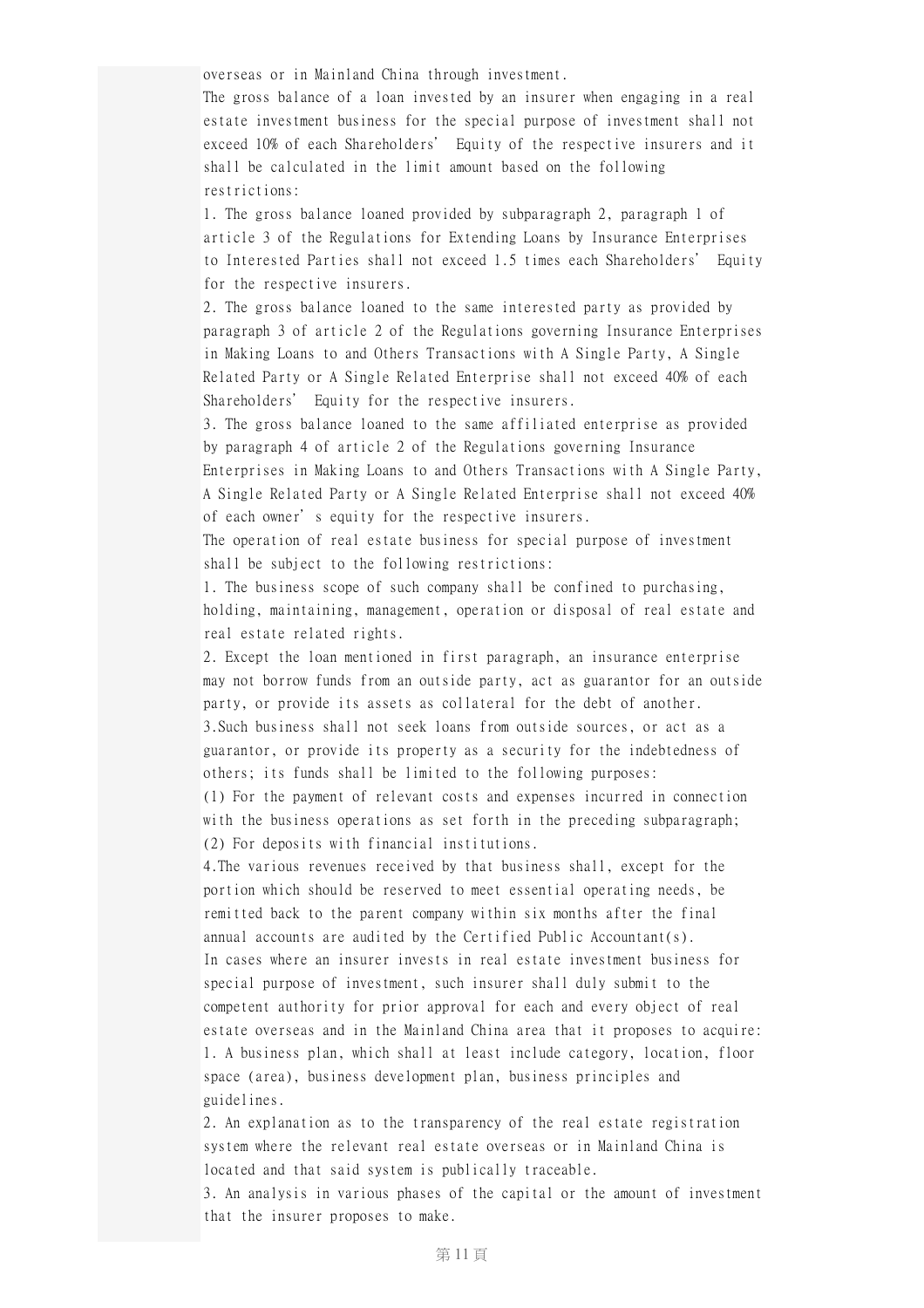4. List of the proposed responsible person(s).

5. An overview of the business operations of the invested real estate overseas and in the Mainland China area and the real estate investment business for special purposes of investments that have been established. 6. Proof that the real estate has been legally utilized and generated profits at the time of investment.

7.The content of the decision and decision-making procedure in obtaining real estate overseas or in the Mainland China area through a real estate investment business for the special purpose of investment by way of loan passed by the board, along with the analysis of necessity and legitimacy of engaging in real estate investment business for the special purpose of investment by way of loan proposed to the board and an a reasonable explanation concerning interests, period of loan, collateral, or conditions dealing with the setting or levying of guarantors and the method of payment.

8. Other document(s) as required by the competent authority.

In cases where an insurance company invests in real estate investment business for special purposes of investment in the Mainland China area, such shall be subject to the approval of the Ministry of Economic Affairs in accordance with the Act Governing the Relations between the People of the Taiwan Area and the Mainland China Area.

In cases where an insurance company sets up real estate investment business for special purposes of investment overseas and in the Mainland China area, the 'Regulations for Establishment, Transfer, or Withdraw Branch Units by Insurance Enterprises ' and 'Regulations Governing Permission for Establishment of Branch Units and Subsidiaries in Hong Kong and Macau by Taiwan-area Insurance Institutions' is not applicable.

An insurance company shall submit the following documents of real estate investment business for special purposes of investment for the reference of the competent authority within three months of the end of each fiscal year. 1. A summary of the internal audit.

2.A financial report audited by the Certified Public Accountant(s).

3.A summary of the basic information in relation to the operations.

4. Other documents as required by the competent authority.

A competent authority or its entrusted institutions or personnel are entitled to examine the business, financial situation, and other necessary matters of the real estate investment business for special purpose, and are entitled to request that, when needed, the insurer or the real estate investment business provide documents, data, or designated personnel to explain them within a set period.

An insurer shall, in accordance with the following items, establish in its internal control system the necessary process for the internal control of the real estate investment business for special purpose and shall take local regulations of investment and the nature of actual operations with regard to the investment business into consideration when supervising that business to establish its internal control system.

1. The supervision and management toward the operation and management of its investment business for insurers should include the following control procedure at least:

(1) An insurer shall establish an appropriate controlling system between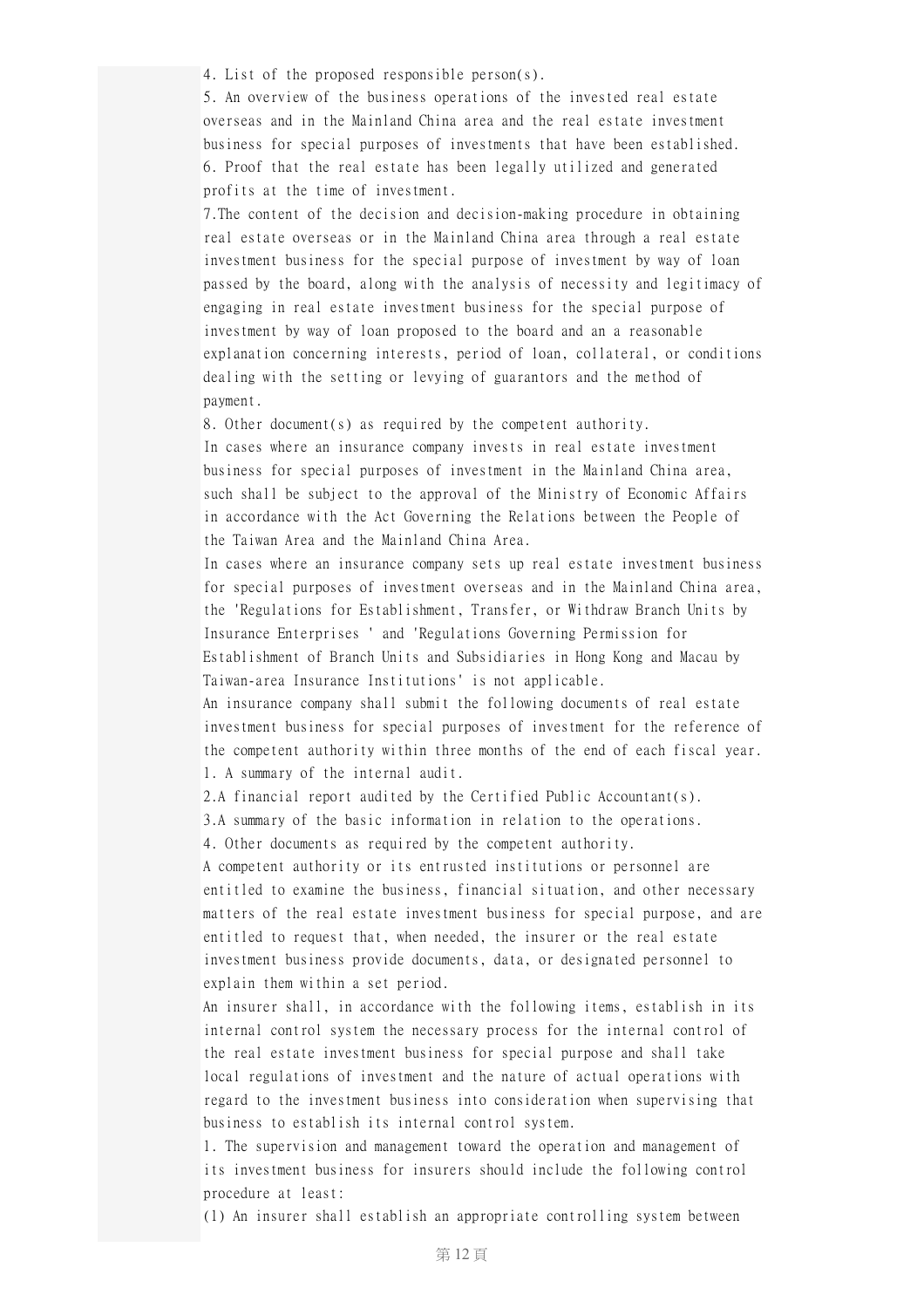itself and its investment business, including the method of appointing and assigning a legal representative and important managers for its investment business.

(2) An insurer shall make an overall operational strategy and risk management policy and directives for principles governing it and its investment business which will serve its investment business in establishing related business plans and the policies and procedure of risk management.

(3) An insurer shall establish policies and procedures of business segmentation, conditions of account receivable and account payable, and account disposal between it and its investment business.

(4) An insurer shall establish a policy to supervise and to manage the important financial and business affairs of its investment business. 2. The supervision and management toward the financial and business affairs

of its investment business for insurers should include the following control procedure at least:

(1) An insurer shall supervise its investment business so as to establish an independent financial and business information system.

(2) An insurer shall establish an effective channel of communication with its investment business which, in addition to reporting important financial and business information to the insurer before any events occur, as mentioned in the previous subparagraph, shall also immediately report to the insurer any important matter that may influence the operation of its business before a specific event occurs.

(3) An insurer shall acquire and examine the monthly management report of its investment business on at least a quarterly basis.

(4) An insurer shall, based on related legal regulations concerning compulsory notifying or reporting information and terms prescribed, arrange for its investment business to provide necessary financial and business information or entrust an accountant to audit and check its financial report.

3. The supervision and management toward the auditing management of its investment business for insurers should include the following control procedure at least:

(1) An insurer shall direct its investment business to establish an internal auditing department, internal control system, and procedure and approach for self-examination and shall supervise their execution.

(2) An insurer shall combine the auditing of investment business into its own enforcement rules of internal auditing and shall conduct auditing periodically or randomly; with regard to any discoveries and suggestions resulting from the audit report, the insurer shall have its investment business make corrections and create a tracking report periodically to ensure corrective measures have been adopted in time.

(3) The investment business of an insurer shall immediately report to the insurer any defect or abnormal situation of the internal control system discovered through the auditing plan and execution.

(4) The internal auditing unit of an insurer shall reexamine the audit report or self-examination report provided by its investment business and shall track the corrective efforts aimed at the defects and the abnormal situation in its internal control system.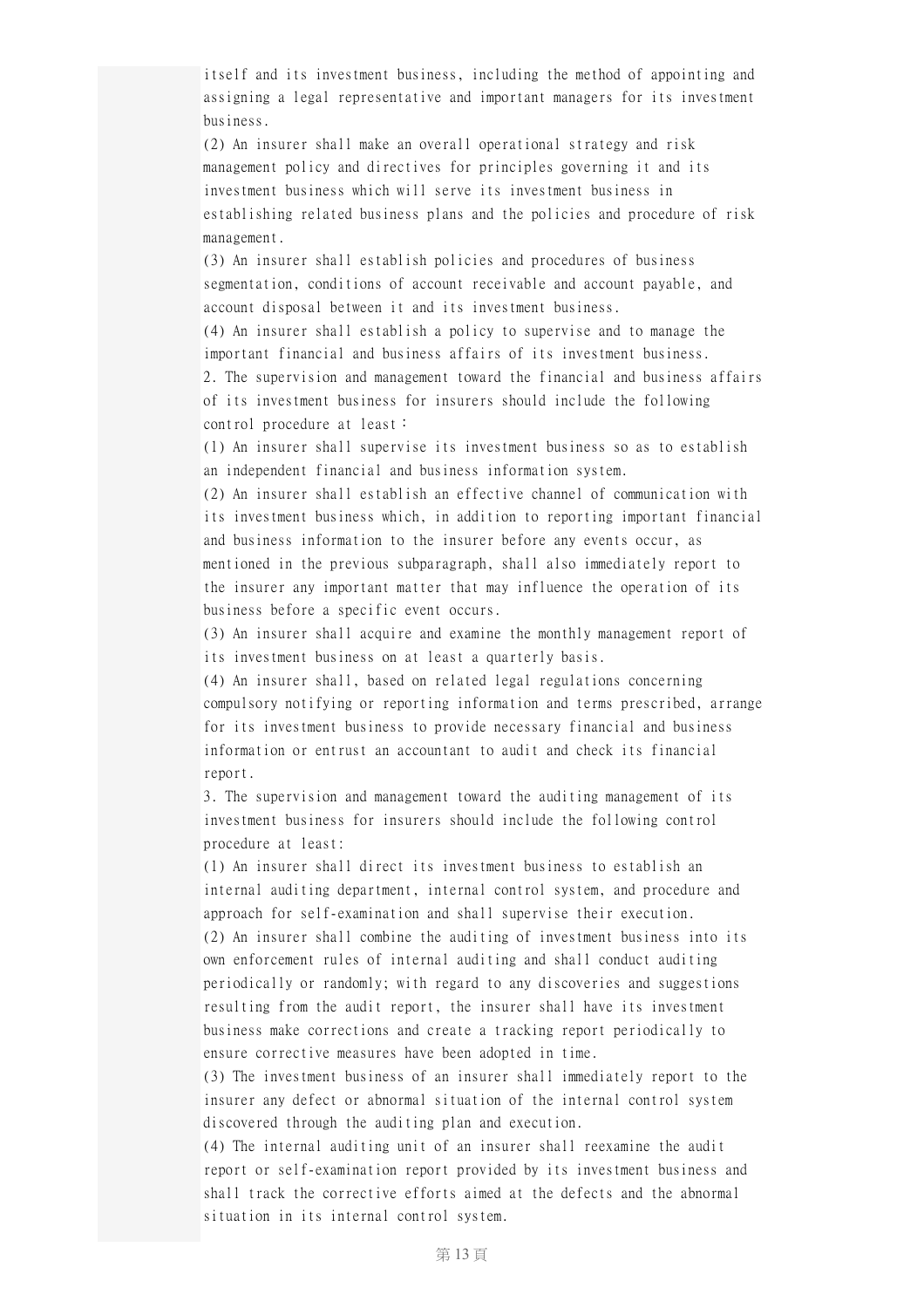Article 11-3

An insurer obtaining real estate overseas or in the Mainland China area through a trust contract based on subparagraph 4, paragraph 1 of article 11-1 shall conduct affairs in conformity with the following regulations. 1. The trustee institution shall be permitted by competent authority to engage in a trust business with a credit rating equivalent to BBB+ as rated by domestic or foreign credit agencies within the latest one-year and shall not be the interested parties, as mentioned in paragraph 3 of article 146- 7 of this Act.

2. A trust contract made between insurers and a trustee institution shall contain at least the following items

(1) The insurer shall have the decision making power with regard to the utilization of the trusted properties.

(2) Concerning any realized revenue from the trusted properties, unless there is a concrete utilization plan permitted by the competent authority or it is reserved as operational capital, the trustee institution shall transfer the revenue to the insurer no later than six months after the annual settlement.

(3) When it is necessary, the trustee institution, upon a request from the competent authority, shall provide related information that shall not be falsely represented or concealed.

Before the real estate obtained overseas or in the Mainland China by investment through a trust contract, an insurer shall prepare the following items for the approval of the competent authority:

1. The name, credit rating, and the obligations and responsibilities of the trustee institution.

2. The trust contract signed with the trustee institutions and an explanation of trusted properties in which the type, location, and acreage shall be listed.

3. Certificates that have been legally utilized and have generated income at the time of such investment.

4. Other documents reported upon the request of the competent authority. An insurer shall, within 3 months after the end of each fiscal year, prepare for the competent authority the following documents on real estate obtained overseas or in the Mainland China by investment through a trust contract:

1. Final accounting report issued by the trustee institutions.

2. Summary of information concerning the operational situation of the trust contract issued by the trustee institutions.

3. Other documents requested by competent authority. Article 11-4

An insurer meeting the following conditions and wishing to obtain real estate overseas, or in the Mainland China area through real estate investment business for special purposes of investment, or through a trust contract shall, before the investment is made, submit the documents stipulated in Paragraph 4, Article 11-2 or each Subparagraph under Paragraph 2 of the previous Article and acquire the consent at least 1/2 of the directors attending a meeting of the board attended by at least 2/3 of all the directors. A filing shall also be made with the competent authority. The restrictions under Paragraph 4, Article 11-2 and Paragraph 2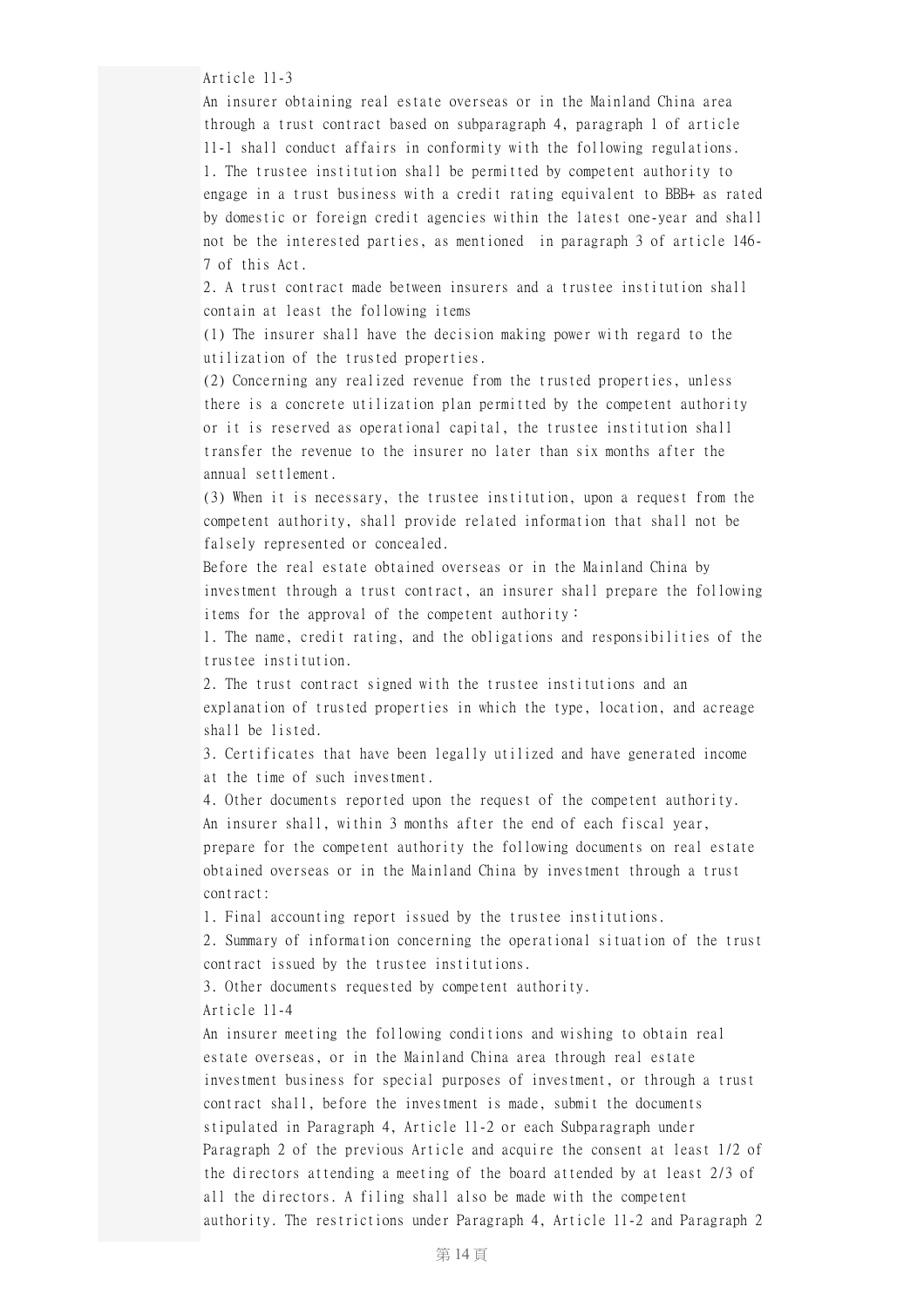of the previous Article requiring prior approval from the competent authority before each investment is not applicable:

1. A comprehensive internal procedure has been established in compliance with the self-governance regulations for investment in real estate overseas filed by the insurance association with the competent authority.

2. The risk-based capital ratio at the end of the two most recent periods is more than 250%.

3. A risk management committee has been established in the board of directors and an interior risk management department and one chief risk officer have been put in place to assume responsibility for the overall risk management of the company.

4. If the insurer is already engaged in real estate investment overseas and in the Mainland China area, the average rent ratio of all real estate already invested is above 80% and meets the return on investment corresponding to the local economy of each target.

5. The contemplated real estate investment business for special purpose of investment is located in the same country or territory as the contemplated real estate overseas acquisition target and in the Mainland China area and there is no more than one real estate investment business for special purposes of investment in such country or territory. However, if two or more real estate investment businesses for special purposes of investment must be established in the same country or territory in order to acquire two or more contemplated real estate properties due to local legislation, the first part of this paragraph shall not be applicable.

If an insurer engages in real estate investment overseas or in the Mainland China area in accordance with the previous paragraph, but fails to make a submission to the board of directors or if any information submitted to the board of directors is false, such insurer shall not be allowed to apply to the previous paragraph for a period of 2 years from the date of confirmation of such event.

If an insurer fails to make a submission to the board of directors in accordance with the previous paragraph, or if any information submitted to the board of directors is false, the investment already made shall be deemed in breach of the investment regulations established in accordance with the Act.

## Article 12

In cases where the board of directors of an insurer has adopted the relevant transaction procedures and risk management measures and determines the foreign currency risk limit each year for which the risk management committee or risk management department monitors periodically, such company may use its funds in items denominated in RMB. Provided that, however, the use of funds of such company in relation to government or corporate securities is limited to the following items and the risk-based capital ratio of the most recent period at the time of the investment shall be at least 200%, and there is no situation as listed in Article 17, paragraph 2, sub-paragraphs 1 and 3:

1. Government bonds and treasury bills in the Mainland China area, including those traded among banks on the bond market.

2. The stocks transacted in the centralized markets and the initial public offering (IPO) stocks before being listed in centralized market.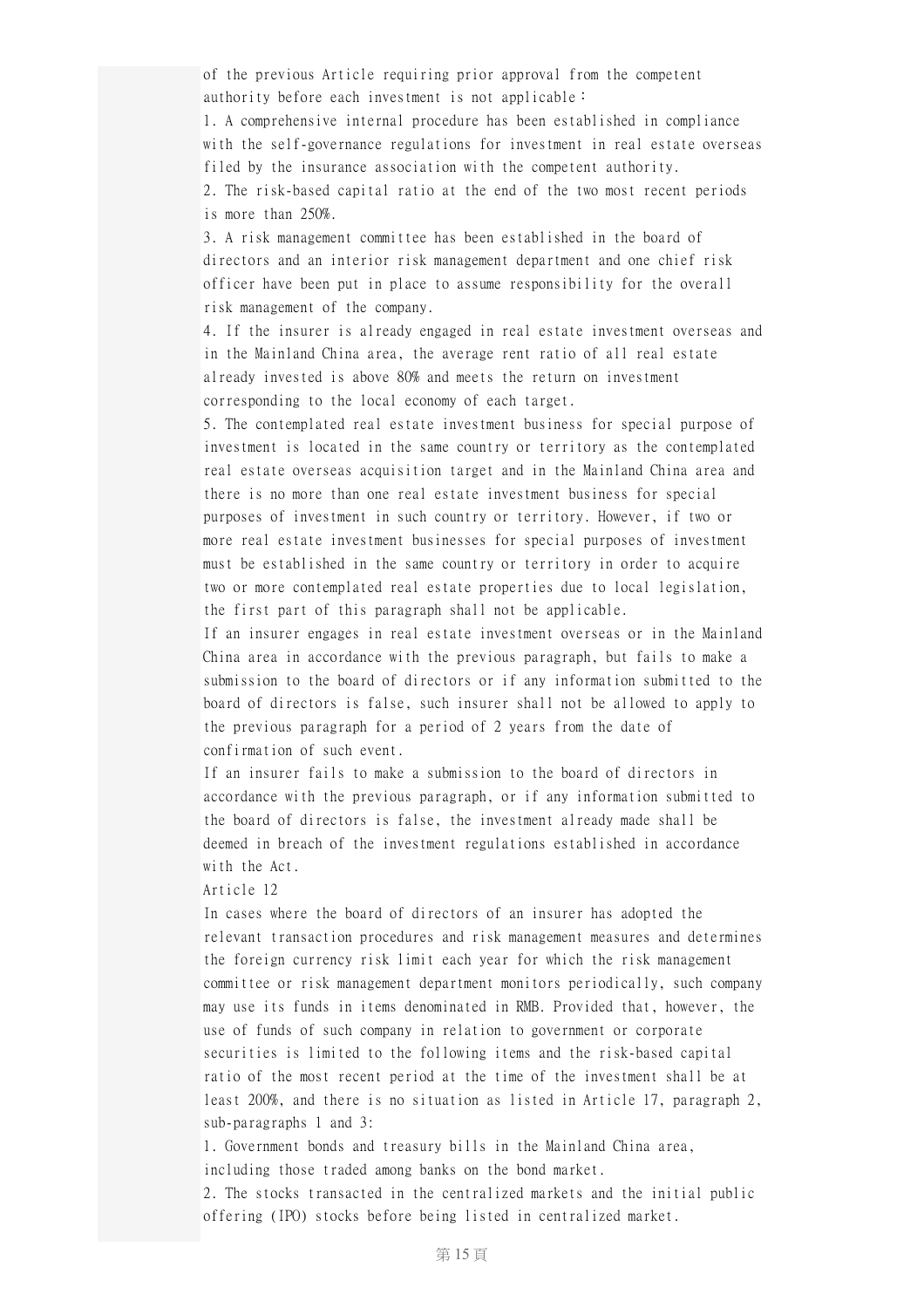3. Corporate bonds and financial bonds traded on the centralized market or among banks in the Mainland China area.

4. The securities investment funds and Exchange Traded Funds (ETF) listed in the Mainland China area.

5. Transactions of financial derivatives may be engaged for hedging purposes within the actual investment amounts under Subparagraphs I to IV of this Paragraph.

The investments of government or corporate securities of the Mainland China in accordance with the previous paragraph shall satisfy the following regulations:

1. There is no situation as listed in Article 17, paragraph 2, subparagraphs 1 and 3.

2. Unless an insurer is permitted by the competent authority to make an investment in accordance with subparagraph 3 and 4 of the previous paragraph, where the risk-based capital ratio of the most recent period at the time of the investment does not reach 200%, the investment of an insurer shall be limited to subparagraph 1 and 5 of the previous paragraph. 3. The total amount of such investment, in accordance with the preceding subparagraph, shall not exceed 5% of the foreign investment limits approved for that insurance company.

Where an insurance company invests in the corporate bonds listed in Subparagraph III of the paragraph 1, the issuer or guarantee provider of the abovementioned bonds shall have the credit rating as evaluated by the foreign credit rating institution(s) up to or above A- or the equivalent level.

The competent authority may, if necessary, restrict the investment items that the funds of an insurer may be used for as enumerated under paragraph 1.

Items of investment provided within paragraph 1, in addition to being bound by the respective conditions as provided for by the law, shall have their transaction amounts calculated respectively into each item's limit amount, conforming to the following conditions:

1. The total amount of investment in the government bonds and treasury bills in the Mainland China area shall not exceed 5% of the approved limit on foreign investment for that insurance company.

2. The total amount of investment in the securities issued by the same corporation with attributes satisfactory to Subparagraphs II and III of Paragraph I shall not exceed 1% of the approved limit on foreign investment for such an insurance company and shall not exceed 10% of the issuer's Shareholders' Equity.

3. The total amount of investment in each of the securities investment funds and exchange traded funds listed in the Mainland China area shall not exceed 1% of the approved limit on foreign investment for that insurance company and shall not exceed 10% of the total amount already issued by that fund.

4. The grand total of investment in securities and exchange traded funds as defined under Subparagraphs I~ VI under Paragraph I shall not exceed 10% of the approved limit on foreign investment for such an insurance company. An insurance company shall, while utilizing funds defined under various Subparagraphs of Paragraph I, faithfully comply with requirements by the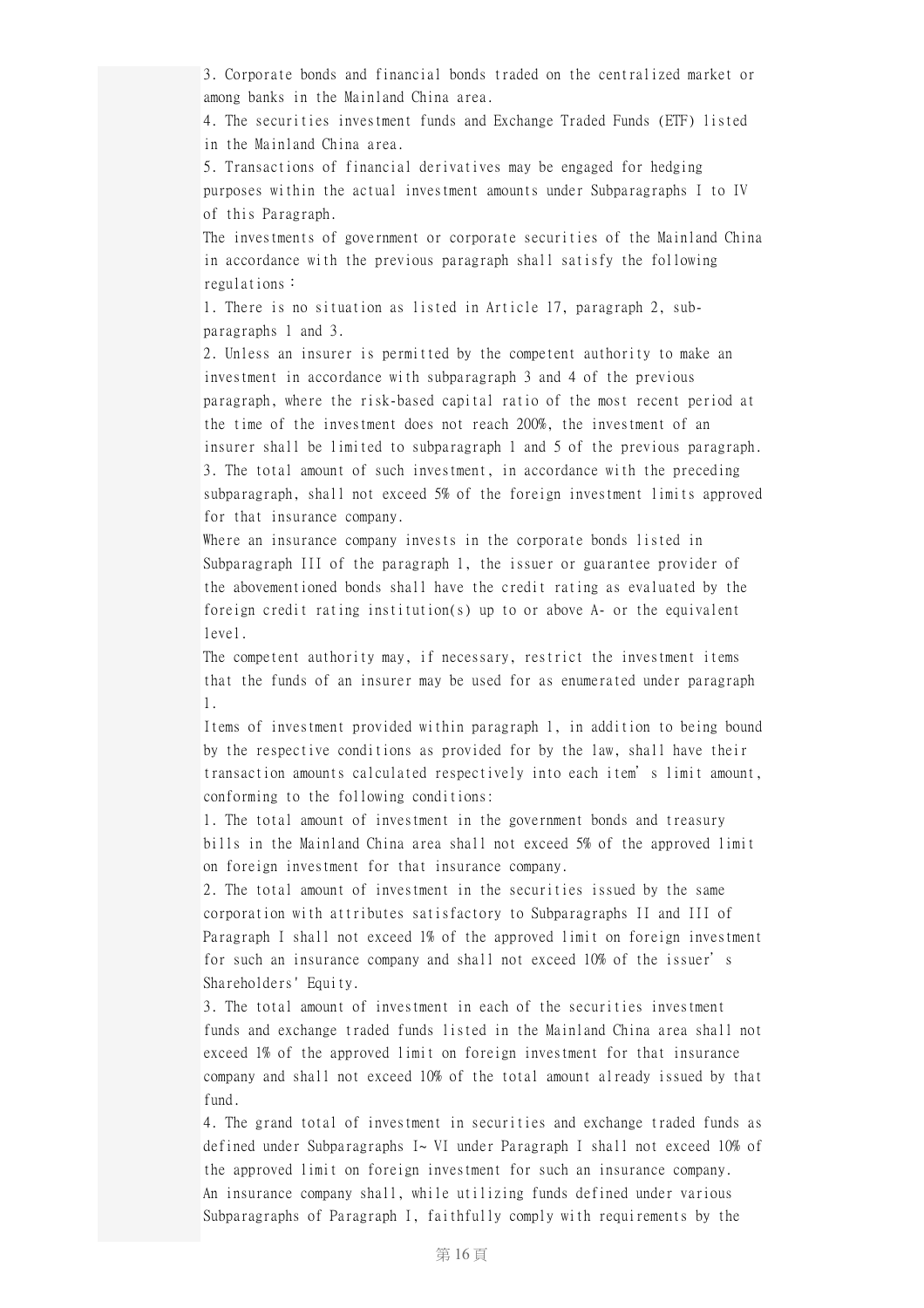laws and ordinances concerned and the internal operating norms regarding utilization of the funds. The non-life and life insurance company shall, respectively pursuant to the requirements set forth in Article 12 of Regulations Governing Public Disclosure of Information by Non-life Insurance company and Article 12 of the Regulations Governing Public Disclosure of Information by the Life Insurance Companies, make disclosure to the public under the notes which should be made under the information disclosure website the total amount of the funds utilized for investment under Paragraph I and the profitability performance and shall keep such information renewed on a quarterly basis.

## Article 13

Where the owners' equity of an insurer is above the minimum capital or minimum operating fund prescribed in Article 139 of the Act, the insurer may make the foreign investment specified in Subparagraph 6 of Paragraph 1 of Article 3 after the approval of the competent authority. The sum of (i) the total amount of the aforesaid investment, (ii) the total amount of the investment specified in Article 4 of the Regulations Governing Approval for Insurance Companies to Engage in Insurance Activities between Taiwan and Mainland China, and (iii) the total amount of the investments made in accordance with in Paragraph 1 of Article 146-6 of the Act shall not exceed the owners' equity of the insurer. Where an insurer makes investment in accordance with Paragraph 1 of this Article and Paragraph 1, Article 146-6 of the Act and if a relationship of control and affiliation between the insurer and the company invested by it is established, the sum of such investment, when combined with the total amount of the investment specified in Article 4 of the Regulations Governing Approval for Insurance Companies to Engage in Insurance Activities between Taiwan and Mainland China, shall not exceed 40% of the owners' equity of the insurer, except investment made in accordance with Subparagraph 6, Paragraph 1, Article 3 with the approval of the competent authority.

Article 13-1

To file an application to invest in an overseas banking enterprise, the insurer must meet the following requirements:

1. The insurer must meet at least one of the following requirements: (1) The average risk-based capital ratio of the insurer over the most recent 3 years is above 250%.

(2) The owner's equity at the end of the most recent period divided by the total asset excluding separate account is above 6%.

2. The insurer shall possess the professional capability and experience for sound operation and management of a banking enterprise.

3. The insurer's various reserve funds amortized during the previous year must be consistent with the legal requirements.

4. The insurer is not subject to any event that may interfere with sound operation, as determined by the competent authority, and the insurer meets the following conditions, except if such event has been substantially improved, as determined by the competent authority:

(1) No significant sanction with a fine of more than NT\$1 Million was imposed by the competent authority in the most recent year.

(2) No order was issued from the competent authority in the most recent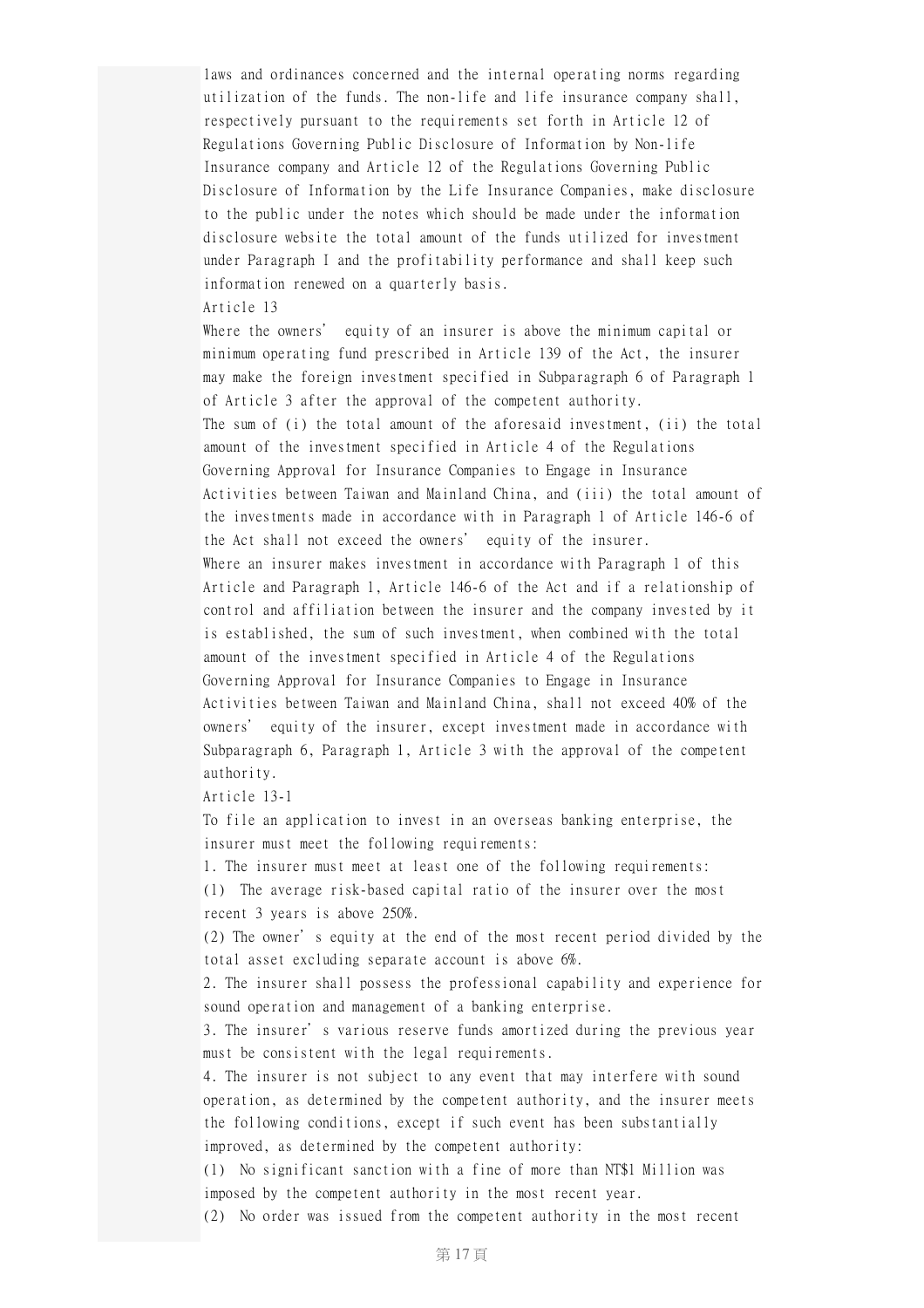year for the dismissal or replacement of a director, supervisor or manager. (3) No sanction was imposed by the competent authority in the most recent year to suspend the insurer's business or to impose a restriction on the insurer's finances or business.

(4) No sanction was imposed by the competent authority in the most recent year to cancel any branch organization.

5. The investment is subject to the approval of the insurer's board of directors. If the insurer is a subsidiary of a financial holding company, the investment is subject to the approval of the board of directors of such financial holding company.

6. The insurer shall establish an internal procedure related to the investment in overseas banks and the operation and management of the other businesses invested by such banks. Such procedure, including any amendment shall be implemented after approval by the insurer's board of directors. If the insurer is a subsidiary of a financial holding company, such internal procedure, including any amendment, shall be implemented after approval by the board of directors of the financial holding company. 7. The insurer's board of directors shall establish a risk management committee or an interior risk management department and one chief risk officer shall assume responsibility for the overall risk management of the company.

8. An effective investment management and risk control procedure shall be established and implemented after approval by the board of directors. When applying to invest in any overseas insurance-related enterprise other than the banking enterprise, in addition to Subparagraphs 3 to 5, Subparagraph 7 and 8 of the previous paragraph, the insurer must also meet the following requirements:

1. The insurer must meet at least one of the following requirements: (1) The average risk-based capital ratio of the insurer over the most recent 3 years is above 200%.

(2) The owner's equity at the end of the most recent period divided by the total asset excluding separate account is above 6%.

2. If the insurer's shareholding in the invested insurance-related enterprise or in any business further invested by such invested business constitutes a relationship of control and affiliation as defined in the Chapter of Affiliates under the Company Act, an internal procedure related to operation and management shall be established and implemented only after approval by the insurer's board of directors. The same shall be applicable in case of any amendment.

Article 13-2

Any insurer contemplating investment in any overseas insurance-related enterprise shall file a prior application with the competent authority for approval by submitting an Application Form (Table 1) and relevant documents (Attachment).

Article 13-3

An insurer who has received approval from the competent authority for the investment of overseas insurance-related enterprise shall comply with the following:

1. If any of the following circumstances exist in an insurer's invested insurance-related enterprise, which has the approval of the competent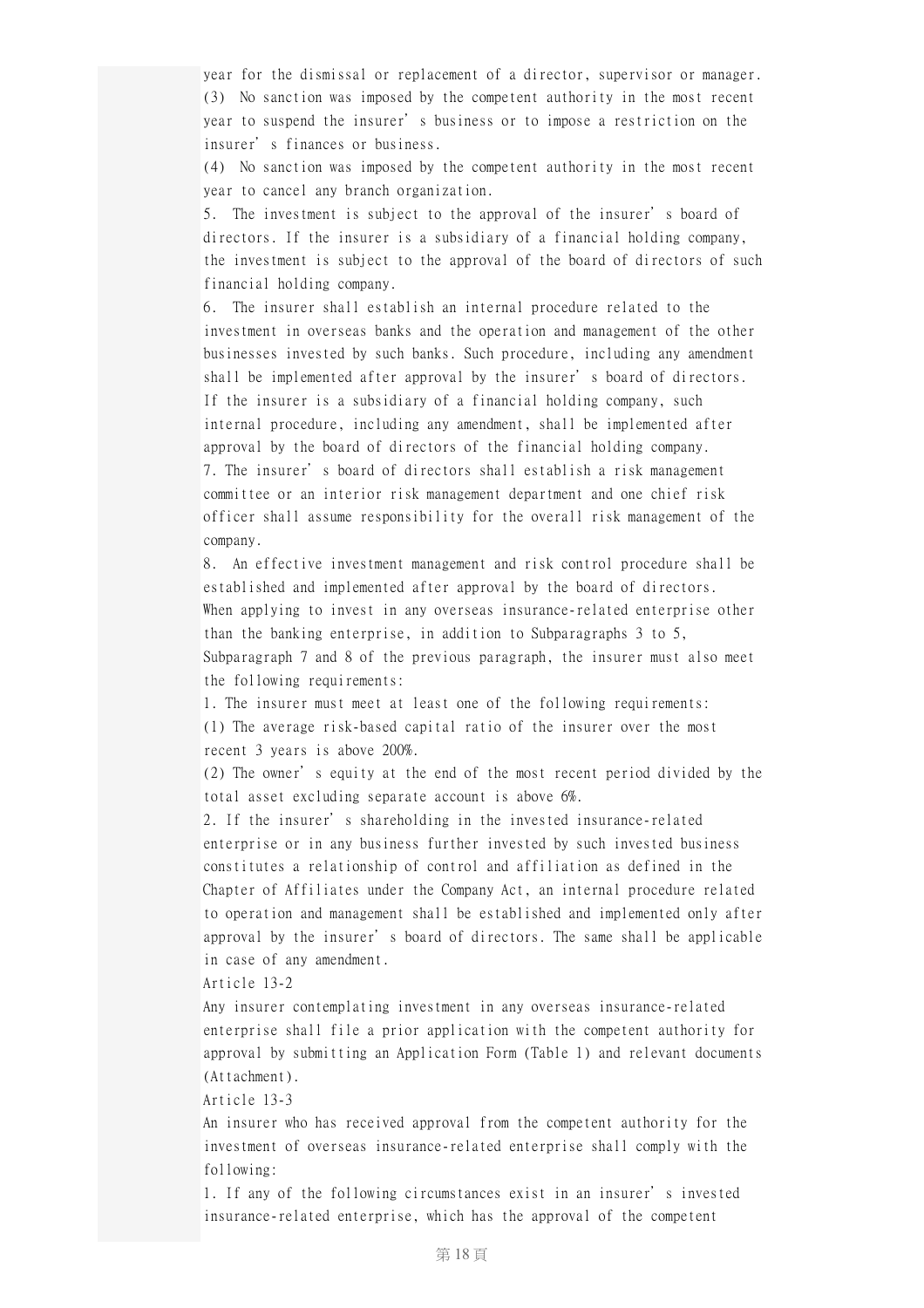authority, the reasons and relevant information shall be reported to the competent authority:

(1) Change of business scope or significant operation policy.

(2) A change of capital amount of the invested insurance-related enterprise resulting in a change of the shareholding ratio of the insurer or the insurer's overseas subsidiary in a third territory, that has an impact on the relationship of control and affiliation as defined in the Chapter of Affiliates under the Company Act of the Republic of China between the insurer and the invested insurance-related enterprise or between the insurer's overseas subsidiary in a third territory and the invested insurance-related enterprise.

(3) An important financial or business decision that requires the approval of the majority of directors attending a meeting of the board of directors that is attended by 2/3 or more of all directors of the company, or a resolution approved by a majority of voting rights represented by shareholders at a meeting attended by representatives of 2/3 or more of the total number of outstanding shares.

(4) Dissolution or cessation of business.

(5) Change of entity name or business address.

(6) Merger with any other financial institution, assignment or taking assignment of all or a substantial part of assets or business.

(7) Reorganization, liquidation or bankruptcy.

(8) Significant loss that has occurred or is expected to occur.

(9) A material breach of the law or the cancellation or withdrawal of a business permit by the competent authority of an overseas territory. (10) Other material breach of corporate governance or internal control. 2. Any insurer investing in an overseas banking enterprise with the approval of the competent authority shall report or discuss the matter with their board of directors for the review and approval of all important financial matters, internal audit, risk management, hiring and dismissal of important personnel and other matters of such overseas banking at least every quarter. If the insurer is a subsidiary of a financial holding company, such report shall also be submitted to the board of directors of such financial holding company, or such events shall be reported or discussed at meetings organized by the responsible department authorized by the board of directors of the financial holding company.

3. Neither the insurer's overseas subsidiary, nor any invested business that constitutes a relationship of control and affiliation as defined in the Chapter of Affiliates under the Company Act of the Republic of China, shall further invest in any domestic insurance-related enterprise.

4. If the insurer's overseas subsidiary invests in any other entity, or if the entity invested in by the overseas subsidiary further invests in any other entity, and if there is a relationship of control and affiliation defined in the Chapter of Affiliates under the Company Act with the invested entity, such investment shall be subject to a prior request to the competent authority for approval. Relevant documents of proof shall also be filed with the competent authority for reference within 10 days of approval and actual investment.

5. Before the end of April of each year, a business report covering all overseas insurance-related enterprises in which investment has been made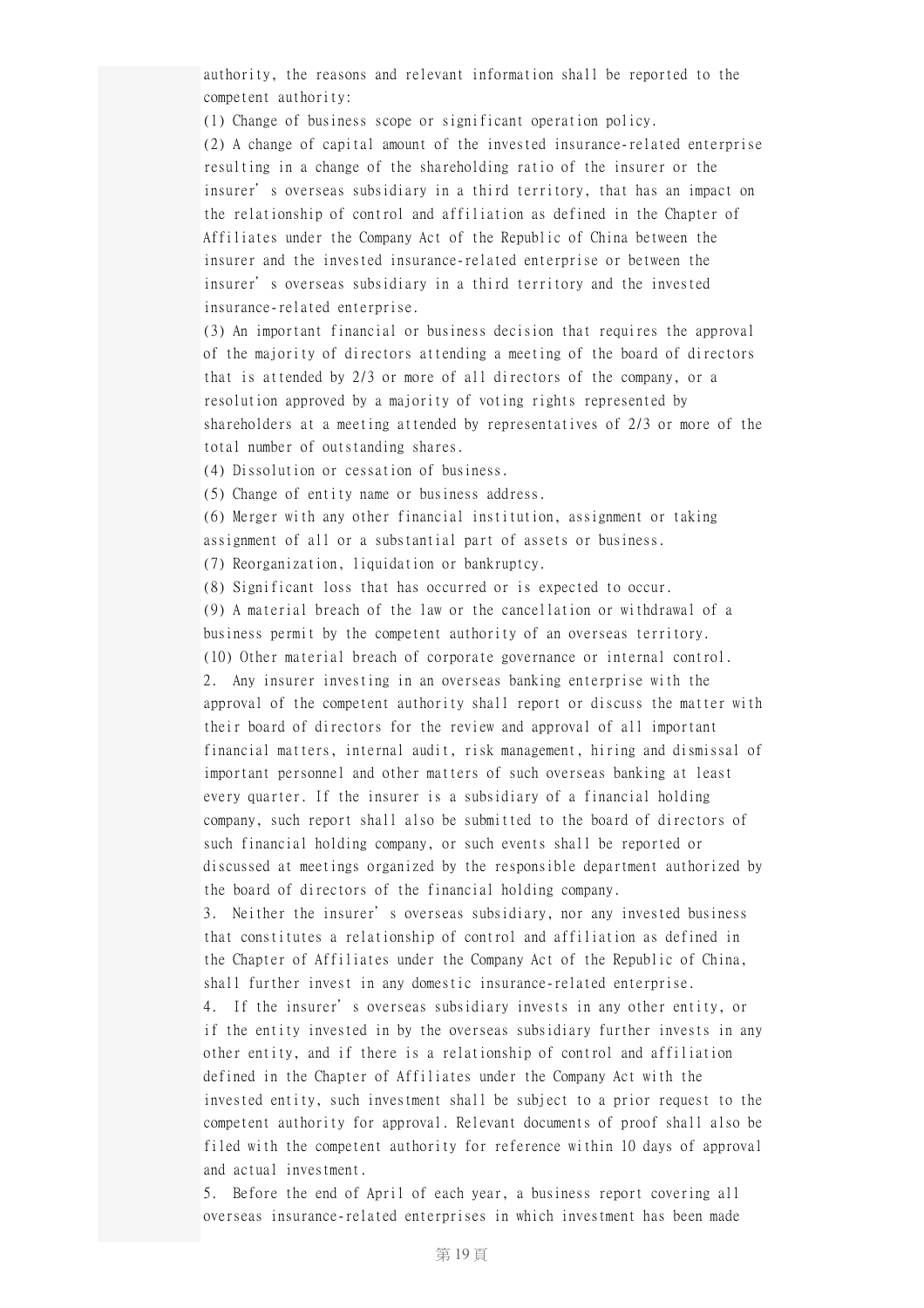during the previous year shall be submitted to the competent authority. Such business report shall include the status of the business, profit and loss situation and performance review.

6. The business audit report and accountant's report of the invested overseas insurance related business, as well as the inspection report by the financial inspection authority of the country where the invested business is situated, shall be filed with the competent authority for reference within 15 days from the receipt of such reports. However, if any such report involves any material breach of law, it shall be filed immediately with the competent authority for reference.

7. Information about the operation of the overseas insurance-related enterprise should be provided in the information reporting system designated by the competent authority. Any change should be duly updated. 8. Pursuant to the requirements set forth in Article 12 of the Regulations Governing Public Disclosure of Information by Non-life Insurance Enterprises and Article 12 of the Regulations Governing Public Disclosure of Information by Life Insurance Enterprises, the non-life and life insurance companies shall, respectively, make disclosures to the public in the notes which are to be made in the information disclosure website area concerning the names of the insurance-related enterprises in which investment has been made by the overseas insurance-related enterprise, the countries where such businesses are located, the amount of investment and investment profit and loss from each year , and shall renew such information on an annual basis.

9. After investment in an overseas insurance-related enterprise, if the insurer meets the requirements under Paragraph 1 or 2, Article 13-1, the insurer may participate in the capital increase in cash of such business within the original investment ratio. An application form (Table 1) and the documents listed under Paragraphs 1 to 8 of the attachment shall be filed with the competent authority for reference within 15 days of the investment.

10. The transactions between the insurer and the overseas insurancerelated enterprise in which investment has been made shall be consistent with the relevant requirements of Articles 146-3 and 146-7 of the Act. 11. The insurer has duly enforced the evaluation mechanism or internal regulation listed under Paragraphs 4 and 9 to 11 of the attachment. 12. Provide any other information or document required by the competent authority.

Article 14

An insurer shall obtain prior approval of the competent authority before making the foreign investment specified in Subparagraph 7 of Paragraph 1 of Article 3.

Article 15

Where an insurer has formulated the processing procedure and risk monitoring and management measures concerning the foreign investment and obtained the approval of the board of directors, the insurer may proceed with the foreign investment within the limit of 10% of its funds. The processing procedure concerning the foreign investment according to the preceding Paragraph of this Article shall includes the making of written analysis reports, the records of the implementation of the procedure, and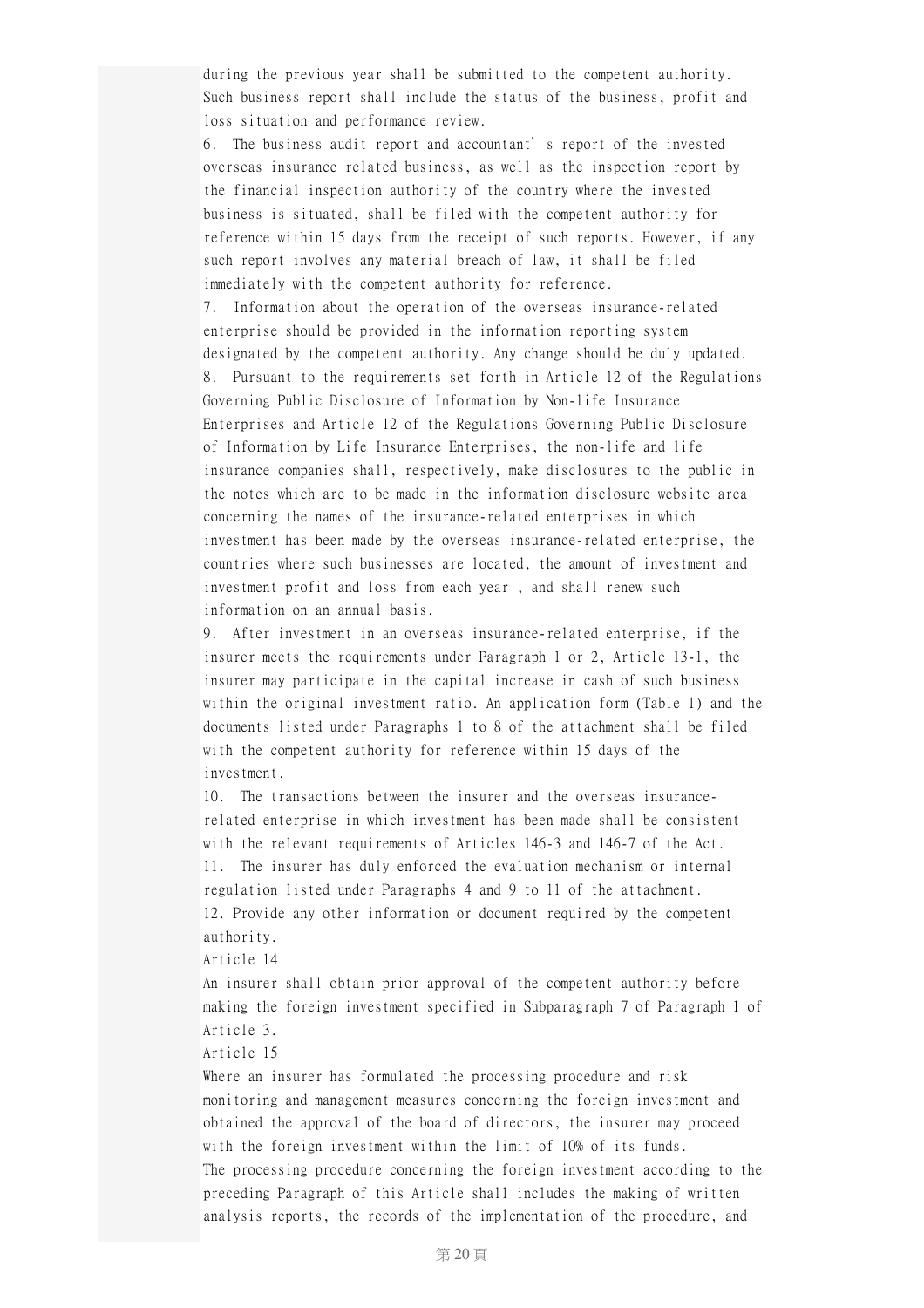the submittal of the review reports. Relevant documents shall be kept for at least five years.

The risk monitoring and management measures for foreign investment mentioned in the first Paragraph of this Article shall include risk management policies, risk management framework and risk management system. The risk management system shall include the identification, assessment and monitoring of the risks of foreign investments, the execution of the control over exposure limit, and the alteration procedure.

To increase the limit on foreign investment, the insurer shall submit the application form (as shown in the appendix) according to the following provisions:

1.Where the insurer complies with the following provisions, the limit on its total overseas investment may be enhanced to 25% of its funds: (1) The insurer complies with the provisions of Paragraph 1 to Paragraph

3 of this Article.

(2) There are no major violations of the internal control procedure governing various applications of funds in the immediately preceding year, or the violations have been rectified and the rectification has been affirmed by the competent authority.

(3) According to the evaluation of a certified actuary or an external investment organization, the proposed overseas investment is beneficial to the business of the insurer.

(4) The insurer produces a complete investment handbook with instructions of risk management system.

2.Where the insurer complies with the following provisions, the limit on its total foreign investment may be enhanced to 30% of its funds: (1) The insurer complies with the provisions of the preceding

Subparagraph.

(2) In the immediately preceding year, the insurer has not been subject to any major disciplinary actions by the competent authority, or its rectification of the violations has been done and got affirmed by the competent authority.

3.Where the insurer complies with the following provisions, the limit on its total foreign investment may be enhanced to 35% of its funds: (1) The insurer complies with the provisions of the preceding Subparagraph.

(2) The value-at-risk of the foreign investment held for trading purpose and available for sale has been calculated, and the calculation is performed at least once a week.

(3) For the foreign investment without no active market and classified to hold-to-mature position, an appropriate model has been designed to analyze ,identify and quantify the associated risks and reported that the risk assessment of the situation to the board of directors at least once every half year.

(4) In the immediately preceding two years, the insurer has not been subjected to any fine or disciplinary actions by the competent authority, or the rectification of the violations has been done and got affirmed by the competent authority.

(5) In addition to set up a risk control committee under the board of directors, the insurer has also established a risk control department with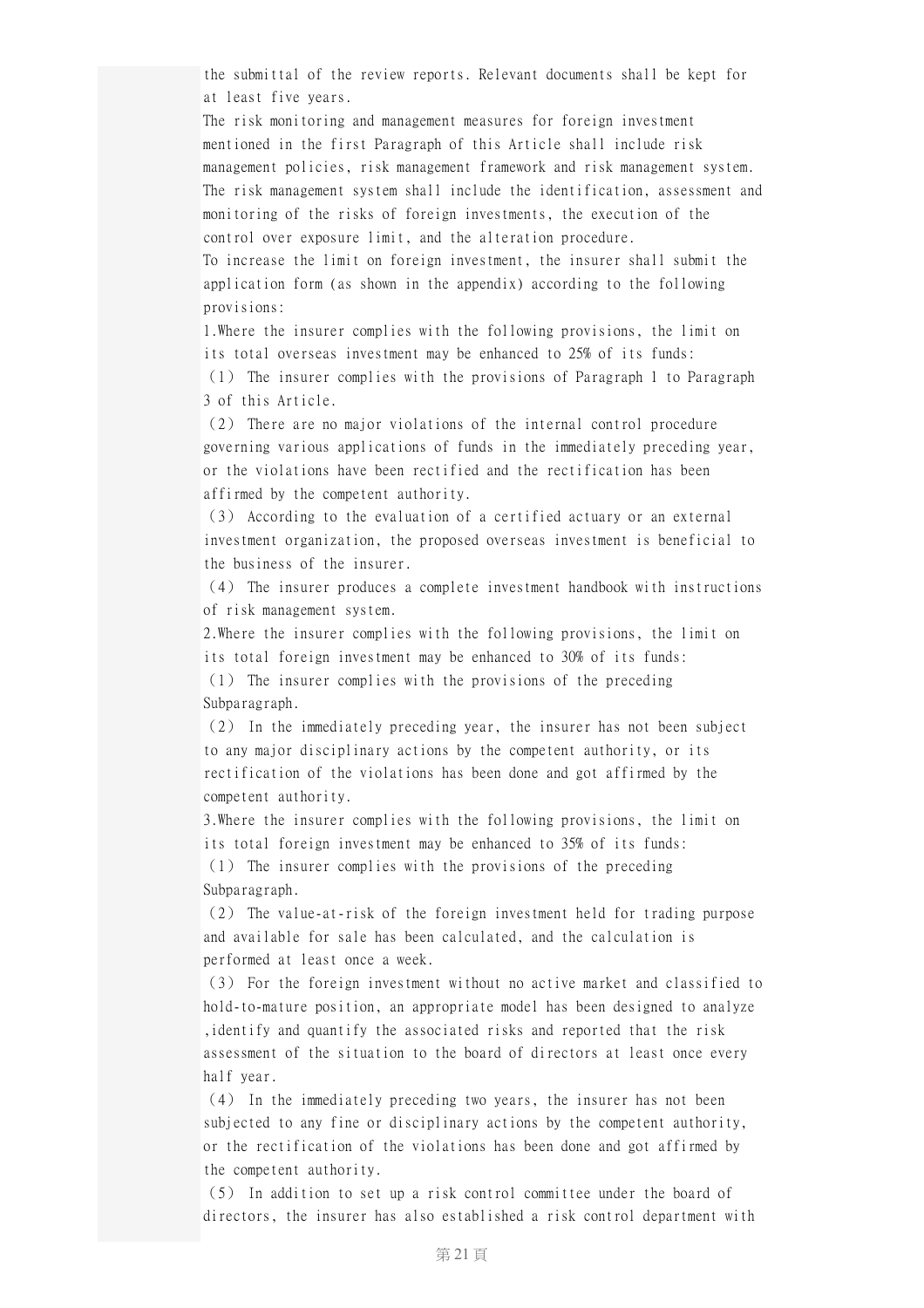an assigned chief risk controller to assume de facto responsibility for the overall risk management of the company. The scope of risk management over the foreign investment at least shall include assessment and management of associated risks and impact on the insurer's solvency.

4.The insurer which applies for increase of limit on total foreign investment to more than 35% of its funds shall comply with the following provisions:

(1) The insurer complies with the provisions of the preceding Subparagraph.

(2) It has been more than one year since the insurer obtained the approval for increase of the limit on total foreign investment to 35% of its funds.

(3) The board of directors specifies the exposure limit each year and regular risk management is implemented by the risk management committee or risk management department.

(4) The insurer's risk-based capital ratio as of the end of the most recent period reaches 250% or above, or the insurer has a AA- equivalent or higher credit rating from the foreign or local credit rating agencies in the immediately preceding year.

(5) The insurer has not obtained any other approval for increase of the limit on total foreign investment in the current year.

5.The insurer which applies for increase of limit on total foreign investment over 40% of its funds shall comply with the following provisions:

(1) The insurer complies with the provisions of the preceding Subparagraph.

(2) The insurer's risk-based capital ratio, both in the most recent year and the average of the most recent 3 years, has never fallen below 250%, or the insurer has a AA+ equivalent or higher credit rating from the foreign or domestic credit rating agencies in the immediately preceding year.

(3) The insurer has established an internal risk model to quantify the overall risk of the company.

(4) The insurer has not obtained any other approval for increase of the limit on total foreign investment in the current year.

The "major disciplinary action" referred to in Item 2 of Subparagraph 2 of the preceding paragraph of this Article and Subparagraph 1 of Paragraph 2 of Article 17 means a fine above NT\$1 million imposed by the competent authority.

Calculation of "value at risk" referred to in Item 2 of Subparagraph 3 of Paragraph 4 of this Article means that on the basis of data of the samples which are taken either on a weekly basis for a minimum period of three years or on a daily basis for a minimum period of one year, with the data updated once a week at least, the value at risk for ten trading days is calculated with the confidence level set at 99% and the back testing is performed every month.

The competent authority may, in view of the business performance of the insurer, determine the exact increment in the limit referred to in Subparagraphs 4 and 5 of Paragraph 4.

The aforesaid increment shall be limited to 5% of the insurer's funds. However, the competent authority may, in view of the overall business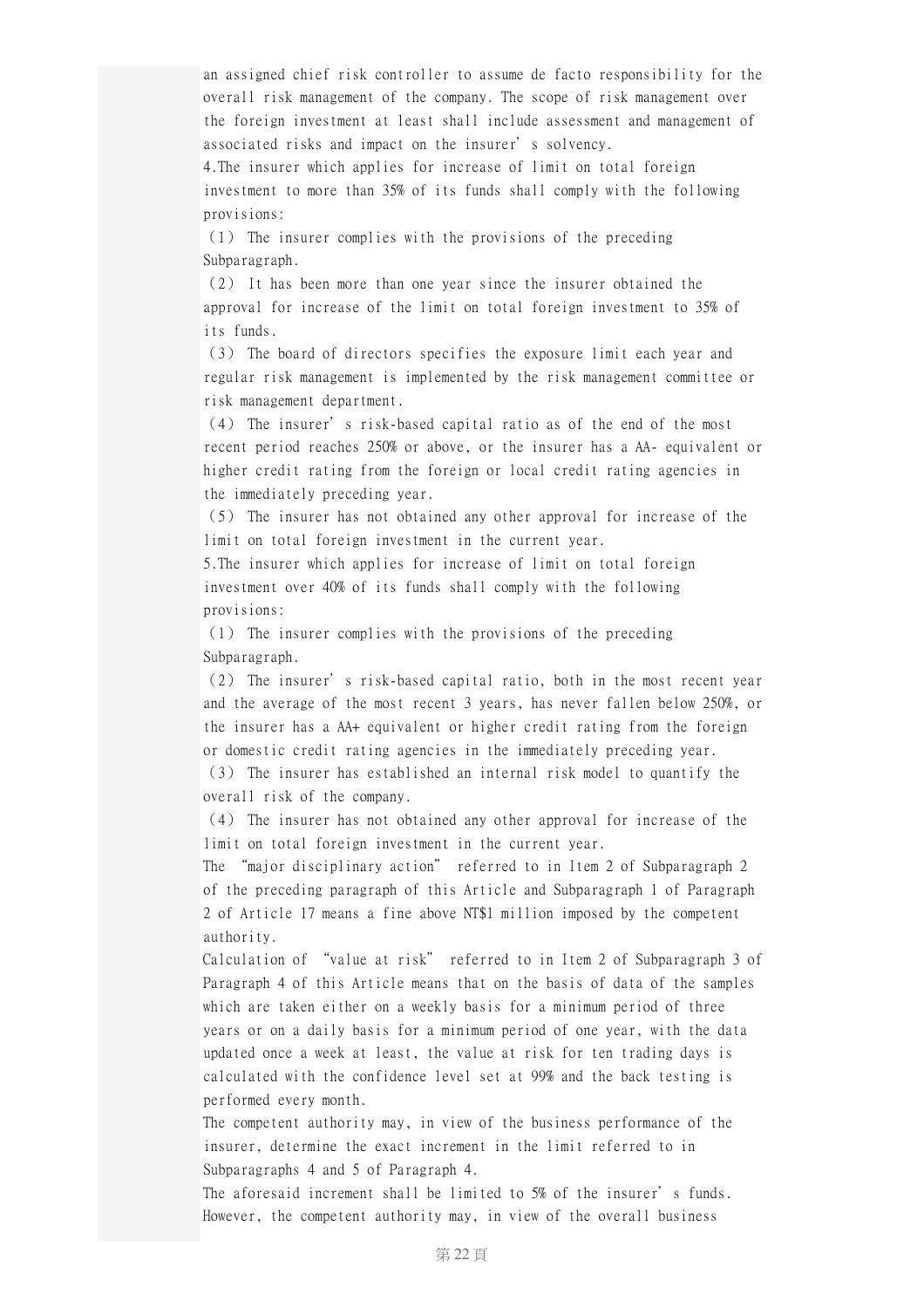performance of the insurer, make proper adjustment thereto year by year. If the product structure consolidated score of a life insurance company for the most recent year meets the criteria determined by the competent authority, one of the following measures may be adopted:

(1) Within the maximum limit stipulated under Paragraph 2, Article 146-4 of the Act, the limit of overseas investment allowed under Paragraph 1 or 4 may be increased by 1% of the funds.

(2) In the calculation formula under Paragraph 2, Article 15-2, 25% of various reserves for non-investment-linked life insurance business may be increased to 27%.

Article 15- 1

Where an insurance company satisfies the requirements enumerated below, the limit on foreign investment may be flexibly adjusted and calculated based on the flexible calculation formula within the maximum limit set forth under Article 146~4, Paragraph 2 of the Act after being submitted to and approved by the competent authority:

I. The Foreign-currency Denominated Non-investment-linked Life Insurance Business as approved by the competent authority (hereinafter referred to as the Subject Business).

II. Where satisfactory to the requirements set forth in Paragraphs I~III of the preceding Article.

III. Where the various reserve funds amortized in accordance with the relevant requirements of the Act have been utilized for the fund utilization items set forth under the Act in the same foreign currency(ies) of the Subject Business

The term "flexible adjustment formula" as set forth in the preceding paragraph denotes the limit on foreign investment=The limit on foreign investment approved under Paragraph IV of the preceding Article  $\times$  (1+ Various reserve funds for the Foreign-currency Denominated Non-investmentlinked Life Insurance Business).

Where the insurance company intends to calculate the investment limit in accordance with Paragraph I, it shall apply to the competent authority with the following documents for approval beforehand:

I. Statements and supporting certificate(s) to prove satisfactory to the requirements set forth in Paragraphs I~III of the preceding article. II. Statements and supporting certificate(s) to prove no major fault in internal control handling procedures with regard to the usage of insurer's funds over the past year, or the remedial measure for the fault, if any, have been satisfactorily implemented and officially acknowledged by the competent authority.

III. The concrete evaluation opinions submitted by the certifying actuarial personnel or the external valuation institution about the appropriateness of the asset & liability match.

IV. Integral Investment Handbook including the internal risk management system and relevant operating norms.

V. Descriptions of the status quo of the Subject Business.

VI. Statements and supporting certificate(s) to prove that the various reserve funds amortized in accordance with the Act have been utilized for the capital utilization items required by the Act for the Subject Business to be received, paid in the same foreign currency(ies) in full.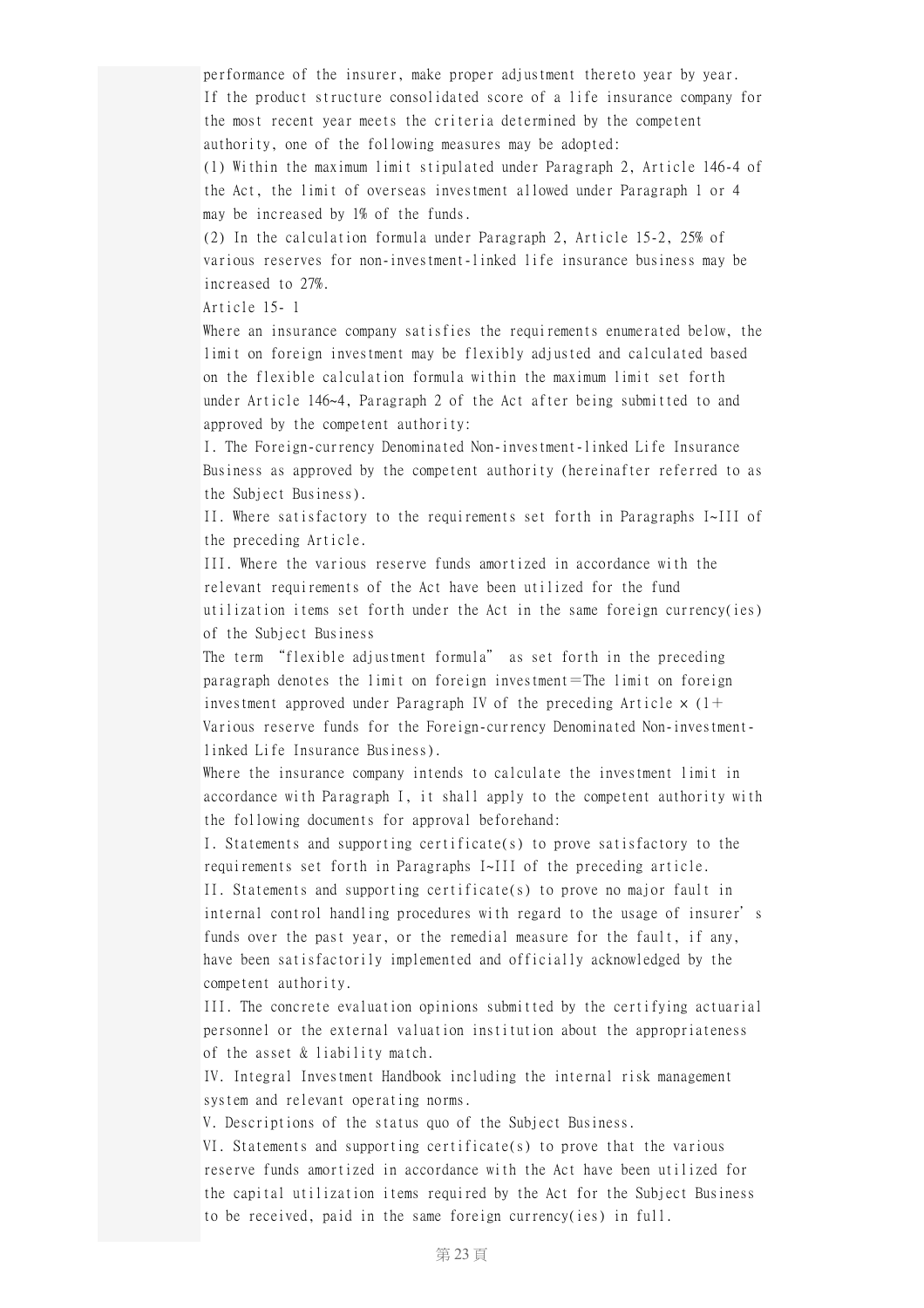VII. Statements and supporting certificate(s) to verify the limit on foreign assets investment portfolio, performance, strategies, risk tolerance extent and overall risk management policies and systems as traced and reviewed by the board of directors case by case over the past year. VIII. Statements of various reserve funds amortized and about the proof of adequacy thereof.

IX. The latest financial statements as audited or verified by the Certified Public Accountant.

X. Other document(s) as required by the competent authority. Where an insurance company has been approved by the competent authority for calculation of the limit on foreign assets investment in accordance with Paragraph I, and in the Subject Business it is found that the various reserve funds amortized under the Act have not been utilized for the fund utilization items for the same currency(ies) under the Act, it shall complete the remedial adjustment plan, and get it approved by the board of directors and submitted to the competent authority for information within one month starting from the date of occurrence of such fact.

Where an insurance company proves to have failed to operate in accordance with the preceding paragraph, and to fail to complete adjustment based on the adjustment plan or after it is approved by the Financial Supervisory Commission, Executive Yuan for calculation of the limit on foreign assets investment in accordance with Paragraph I, it has accumulated more than twice the required adjustment plans, the competent authority may annul the approval under Paragraph I.

Article 15- 2

Any insurance company that meets the following conditions may file an application with the competent authority for the amount to be excluded from the calculation of the limit on the total amount of foreign investment under the first part of Paragraph 2, Article 146-4 of the Act (Hereinafter "Excluded Foreign Investment Amount"):

1.Meeting the requirements under Sections 1 to 3, Paragraph 1 of the previous article.

2.The total amount of funds utilized in domestic investments by the insurance company as a percentage of the amount of funds that may be utilized, less various reserves for non-investment-linked life insurance business collected and paid in foreign currency, meets the requirement of the applicable limit stipulated under these Regulations.

3.The insurer's risk-based capital ratio for the latest period is 200% or higher.

4.The board of directors will determine the risk limit every year and the risk control committee or the risk control department shall perform regular control. The Excluded Foreign Investment Amount referred to in the previous section is calculated as follows:

Excluded Foreign Investment Amount  $=$  (25% of various reserves for noninvestment-linked life insurance business, or various reserves for noninvestment-linked life insurance business collected and paid in foreign currency, whichever is lower) x (1 – determined percentage).

"Determined percentage" referred to in the previous section means the percentage of foreign investment by insurance company determined by the competent authority under Paragraph 4, Article 15. If such percentage is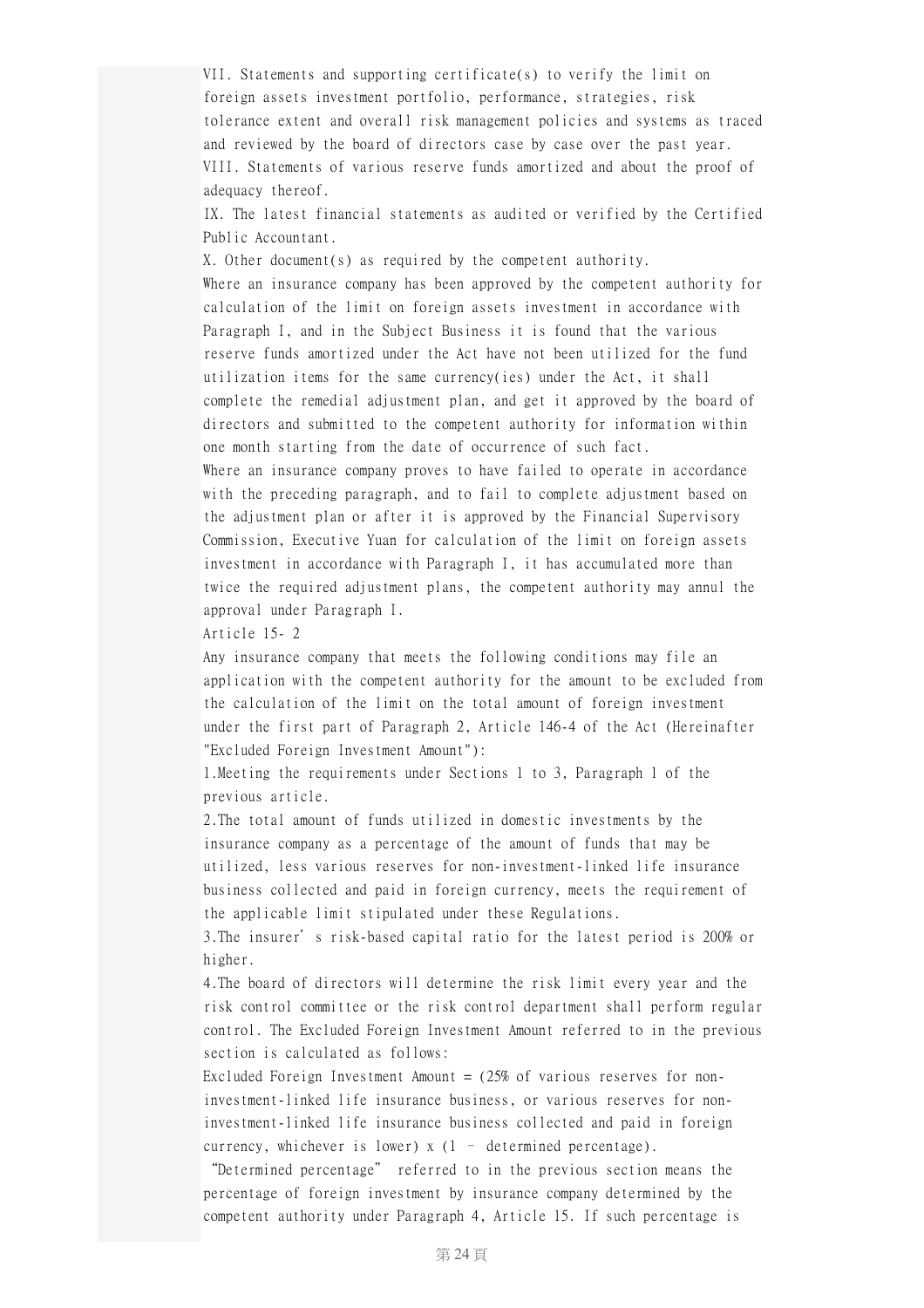changed, the above limit shall be re-calculated based on the changed determined percentage.

In filing an application for Excluded Foreign Investment Amount, the insurance company shall submit the following documents to the competent authority for approval:

1.Documents listed under Paragraph 3 of the previous article.

2.Explanatory or justification document showing compliance with Sections 2 to 4, Paragraph 1.

3.Other documents as required by the competent authority.

In cases where an insurer meets the relevant requirements as set forth in the preceding paragraph, and has obtained the approval from the competent authority that the investment shall not be included in the foreign investment limits in accordance with paragraph 2, such company may submit the documents as required in the preceding paragraph, a business development plan, the proposed amount that is not included in the foreign investment limits and an explanation of assessment of reasonableness thereof, to the competent authority for special approval, and the formula set forth in paragraph 2 is not applicable.

After the competent authority grants an approval for any insurance company to calculate the amount of foreign investment in accordance with the flexible adjustment formula under the previous article, when the competent authority grants approval for the Excluded Foreign Investment Amount in accordance with Paragraph 1, it shall cancel the approval for calculation of foreign investment amount calculated based on such flexible adjustment formula.

In case any of the following occurs after an insurance company is granted approval of Excluded Foreign Investment Amount, it shall prepare an adjustment plan, have it approved by its board of directors and file it with the competent authority for reference. The following correction shall also be completed within one month from the occurrence of the fact: 1. The various reserve funds set aside under the Act for the operation of any non-investment type of personal insurance activity have not been utilized for the fund utilization items for the same currency(ies) under these regulations.

2. Failure to comply with Subsection 2, Paragraph 1.

Any insurance company fails to comply with the previous section, fails to complete adjustment in accordance with the adjustment plan or fails to file the adjustment plan as required under the previous section for 2 or more times on accumulated basis, the competent authority may revoke the approval for Excluded Foreign Investment Amount under Paragraph 1 and 5. Article 16

An insurer may put its foreign investment assets under the custody of a custodian institution or under its own custody in accordance with the Regulations Governing Book-Entry Operations for Centrally Deposited Securities, and in addition, the custodian institution shall be Taiwan Depository & Clearing Corporation or a financial institution meeting the following requirements:

1. Having been established for more than three years and having a branch or subsidiary in Taiwan that has been approved to conduct custody business; 2. Having a credit rating equivalent to A- or above for the most recent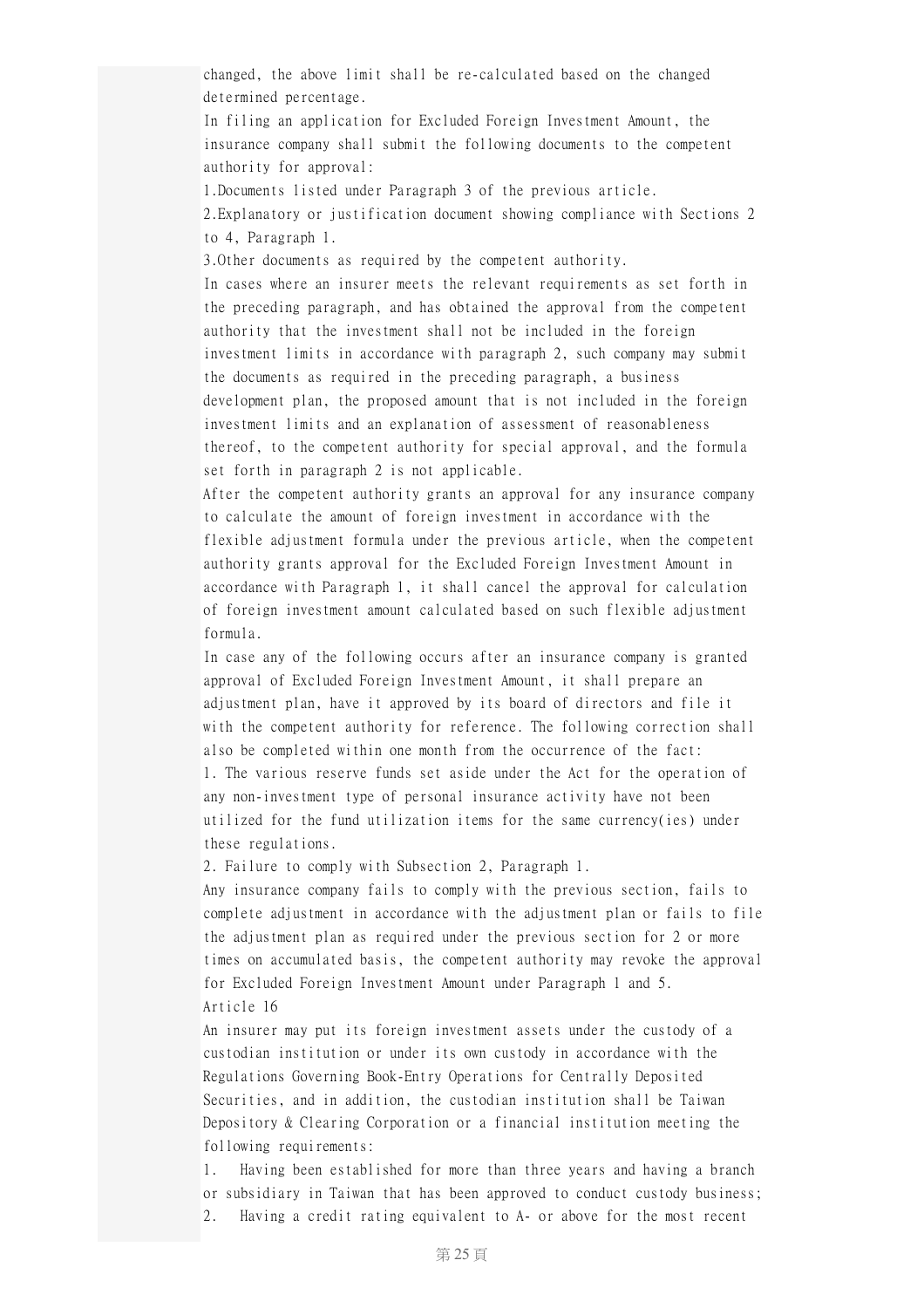year from a domestic or foreign credit rating agency; and

3. A bank ranking in the world's top 500 by assets or net worth for the most recent year or an institution with more than US\$500 billion assets under custody; the preceding provisions do not apply to domestic institutions.

An insurer whose risk-based capital ratio for the most recent period is under 200% shall, within six months after the amended Regulations are in force, put its foreign assets under the custody of Taiwan Depository & Clearing Corporation or a domestic financial institution or the branch of a foreign financial institution in Taiwan whose ratio of its capital to riskweighted assets for the most recent period meets the regulatory requirements. The aforementioned six-month period may be extended, subject to the consent of the competent authority.

An insurer shall put its investments in foreign currency denominated listed or over-the-counter certificates of domestic stocks or bonds under custody in accordance with the Regulations Governing Book-Entry Operations for Centrally Deposited Securities.

An insurer with its foreign investment limit reaching 35% or higher of its funds or with its overall foreign investment reaching or above US\$1 billion shall put all its foreign securities, except those of outstanding overseas funds and those from special-purpose money trust funds conducted by financial institutions, under the custody of not more than five custodian institutions, excluding Taiwan Depository & Clearing Corporation.

Where an insurer entrusts an overseas custodian for the custody of its overseas assets, the institution being appointed to handle its discretionary account and the entrusted custodian institution shall belong to different financial institutions, and in addition, the execution and modification of the overseas custodian agreement and changes to the authorized signatories on the custodial account must be approved by the insurer's board of directors, and the insurer shall ensure that the custodian agreement contains the following provisions:

1. If deemed necessary, the competent authority may dispatch personnel or order the insurer to appoint an accountant or other professionals to examine the insurer's overseas assets under the custody of the custodian institution and to submit a report or express opinions to the competent authority. In such event, the custodian institution entrusted by the insurer shall not refuse the related examination;

2. The overseas custodial account of the insurer may not be used to provide any form of guarantee for the debt of others;

3. Unless with the consent of the insurer, the custodian institution shall not transfer the assets in the insurer's custodial account to any third parties;

4. For matters relating to insurer's custodial account as inquired by the certifying accountant of the insurer for confirmation (including whether the account balance matches, whether any asset in the account is used to provide guarantee, etc.), the custodian shall directly reply by letter to the accounting firm after verifying each inquiry item;

5. The custodian agreement shall specify that the ultimate beneficiary of the agreement, the owners of assets, and the beneficiary of master and sub accounts shall be the insurer only; and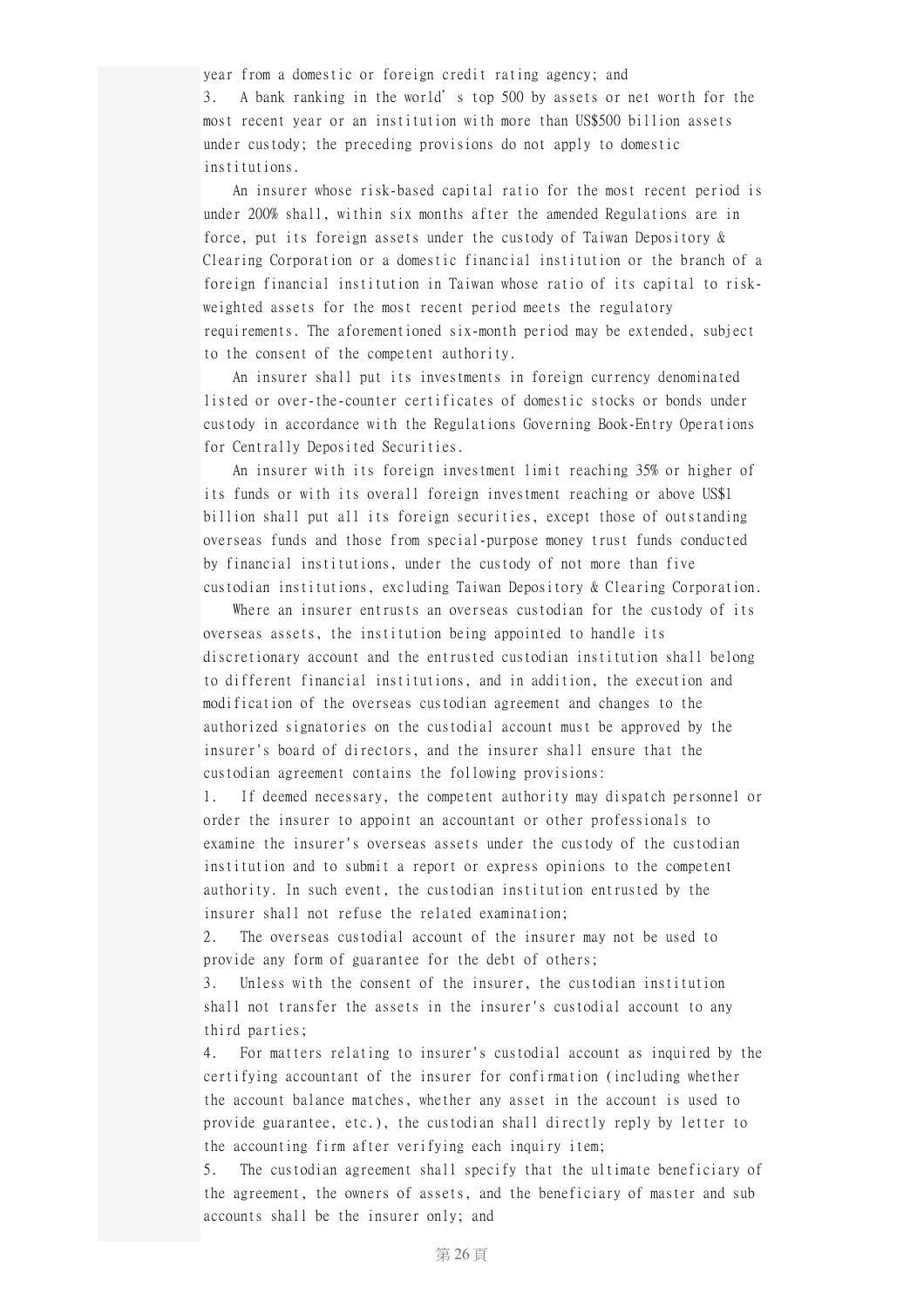6. Other matters designated by the competent authority.

Where the custodian institution has not met the requirements set out in Subparagraph 1 or Subparagraph 3 of Paragraph 1 hereof at the time the amended Regulations are in force, the insurer shall transfer its overseas assets to an institution that meets the requirements set out in Paragraph 1 hereof within six months after the amended Regulations are in force; where the custodian agreement does not comply with the provisions in the preceding paragraph, the insurer shall modify the agreement within one year after the amended Regulations are in force.

Article 16-1 When an insurer appoints an accountant to carry out audit and certification of its annual financial report, the insurer shall also ask the appointed accountant to audit whether the design and implementation of its internal control system for its overseas investment are effective and issue an opinion thereon, which shall be included in the accountant's audit report on internal control system, to be submitted to the competent authority for recordation.

Article 17

The aggregate amount of the following investments shall not exceed 5% of the disposable funds of the insurer:

1.convertible and warrant bonds issued by the companies with BBB+ to BB+ or equivalent credit rating from the foreign credit rating agencies; 2.hedge funds, private equity funds, infrastructure funds and commodity funds;

3.collateralized debt obligations of which part of the underlying assets are below BBB- or equivalent credit rating from the foreign credit rating agencies, except those with less than 5% of its underlying assets below the above rating and were invested in accordance with relevant regulations before the promulgation of these Regulations.

4.collateralized debt obligations with such underlying asset pool based on a leverage financing structure or contains subprime mortgage loans or leverage loans.

Insurers with any of the following circumstances are not allowed to conduct the investment listed in the preceding Paragraph:

1.the insurer has been subjected to major disciplinary actions in the immediately preceding year for violations of the Act with regard to foreign investment, except that the rectification of those violations has been done and get affirmed by the competent authority.

2.the ratio of regulatory capital to risk-based capital at the end of the most recent period is less than 250%, except that the above ratio is between 200% and 250% and the insurer gets a AA equivalent credit rating or above.

3.Neither a risk management committee subordinate to the director board has been set up, nor a chief risk officer has been assigned and an interior risk management department has been established to assume de facto responsibility for the overall risk management of the company. Article 18

Where the investment items and ceiling applied to and approved by competent authority not be limited to the prescriptions herein, for an insurer who have merged with a troubled insurer or assumed part or all of its operation, assets, or liabilities.